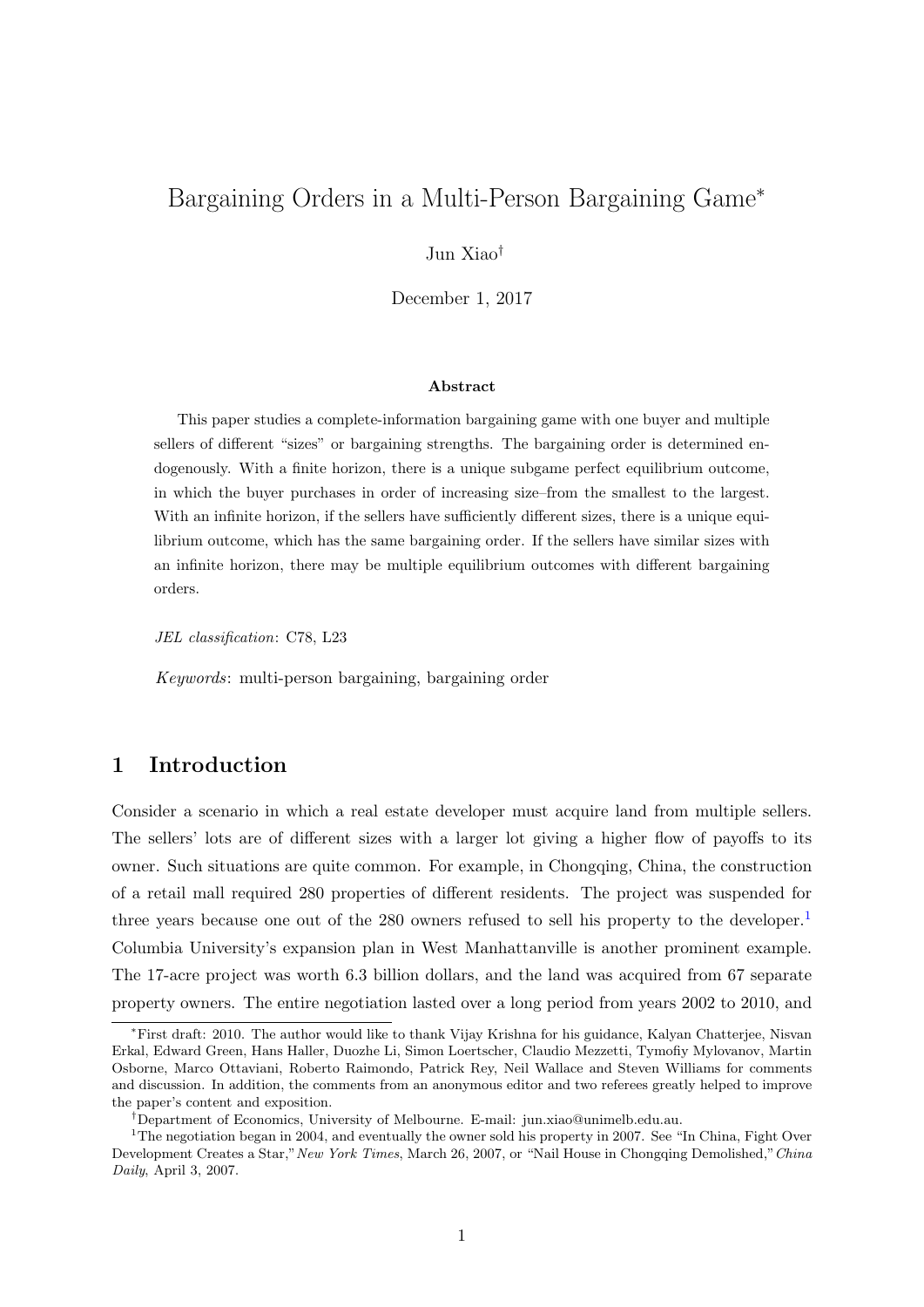the negotiation on the last three properties alone took more than three years.<sup>[2](#page-1-0)</sup> What should the buyer (developer) do when she needs to purchase land from multiple sellers who own lots of different sizes? In particular, which seller should she bargain with first, the one with a large lot or a small lot? This paper examines the corresponding non-cooperative bargaining game. We find that the buyer should bargain with the seller of the smallest lot first, especially when the sizes of the lots are quite different. This paper does not try to explain the delay in the examples above. Delays occurred even when there was only one seller remaining in the first example, perhaps due to incomplete information.[3](#page-1-1)

While the model studied here is couched in the language of a single developer negotiating with multiple sellers, it is applicable to a variety of other bargaining scenarios. For example, consider an airline that must bargain with two separate unions, pilots and flight attendants, in order to end a strike. Both unions are necessary for the airline to operate, but their outside options differ.[4](#page-1-2) Which union should the firm negotiate with first? A similar question can be asked about the negotiation between a manufacturer and a group of upstream suppliers producing parts at different costs.<sup>[5](#page-1-3)</sup> Our model also applies to the case in which a good, in order to reach the buyer, needs to pass a sequence of intermediaries with different transaction costs.[6](#page-1-4) The key characteristics common to these scenarios are: the one-to-many aspect of the negotiation; the fact that an agreement with *all* sellers is necessary to reap any economic gains; and finally, the "size" differences among the sellers.

In this paper, bargaining strength is measured by the size of the inside/outside options available to a seller when bargaining with the buyer.<sup>[7](#page-1-5)</sup> A seller with a large lot is stronger than a seller with a smaller lot in the sense that, in equilibrium, the price received by the large seller is higher than that received by the small seller. There are other notions of bargaining strength, of course. For instance, one may measure bargaining strength by how patient a seller is and different sellers may have different discount rates. Alternatively, it may be related to the likelihood of making initial offers (see, for instance, [Li](#page-22-0) [2010\)](#page-22-0).

It is useful to begin with a simple example. Consider a scenario with one developer and two farmers. All parties share a discount factor of  $\delta \in (0,1)$ . Farmer 1 owns a large lot of land that produces  $(1 - \delta)/2$  units of harvest in each period; farmer 2 owns a small lot of land that produces  $(1 - \delta)/10$  units of harvest in each period. The land does not produce any harvest once it is sold to the developer. The developer must purchase both lots to build a mall that produces  $1 - \delta$  units of profit in each period. Therefore, the present value of all harvests is

<span id="page-1-0"></span><sup>&</sup>lt;sup>2</sup>See "2 Gas Stations, and a Family's Resolve, Confront Columbia Expansion Plan," New York Times, September 20, 2008; "Reaction to Court's Rejection of Manhattanville Eminent Domain,"News, December 4, 2009; and "The Clever Capitalism of Nicholas Sprayregen,"CU Columbia Spectator, September 16, 2010.

<span id="page-1-1"></span><sup>3</sup>See, for instance, [Admati and Perry](#page-21-0) [\(1987\)](#page-21-0) for how incomplete information can lead to delay.

<span id="page-1-3"></span><span id="page-1-2"></span> ${}^{4}\mathrm{An}$  outside option is the payoff that a player receives if he leaves the negotiation.

<sup>5</sup>Bargaining between a manufacturer and its upstream suppliers is discussed, for example, in [Blanchard and](#page-21-1) [Kremer](#page-21-1) [\(1997\)](#page-21-1), and [Bedrey](#page-21-2) [\(2009\)](#page-21-2).

<span id="page-1-4"></span> $6$ [Manea](#page-22-1) [\(2017\)](#page-22-1) discusses this example along with others in a study of a different topic on intermediation in networks.

<span id="page-1-5"></span><sup>&</sup>lt;sup>7</sup>An inside option is the payoff received by a seller while negotiations are ongoing (see, for example, [Muthoo](#page-22-2) [1999\)](#page-22-2). The analysis in Sections [2](#page-3-0) and [3](#page-8-0) focus on inside options, but our qualitative results would not be affected if sellers had outside options instead. Section [4](#page-18-0) discusses outside option in more details.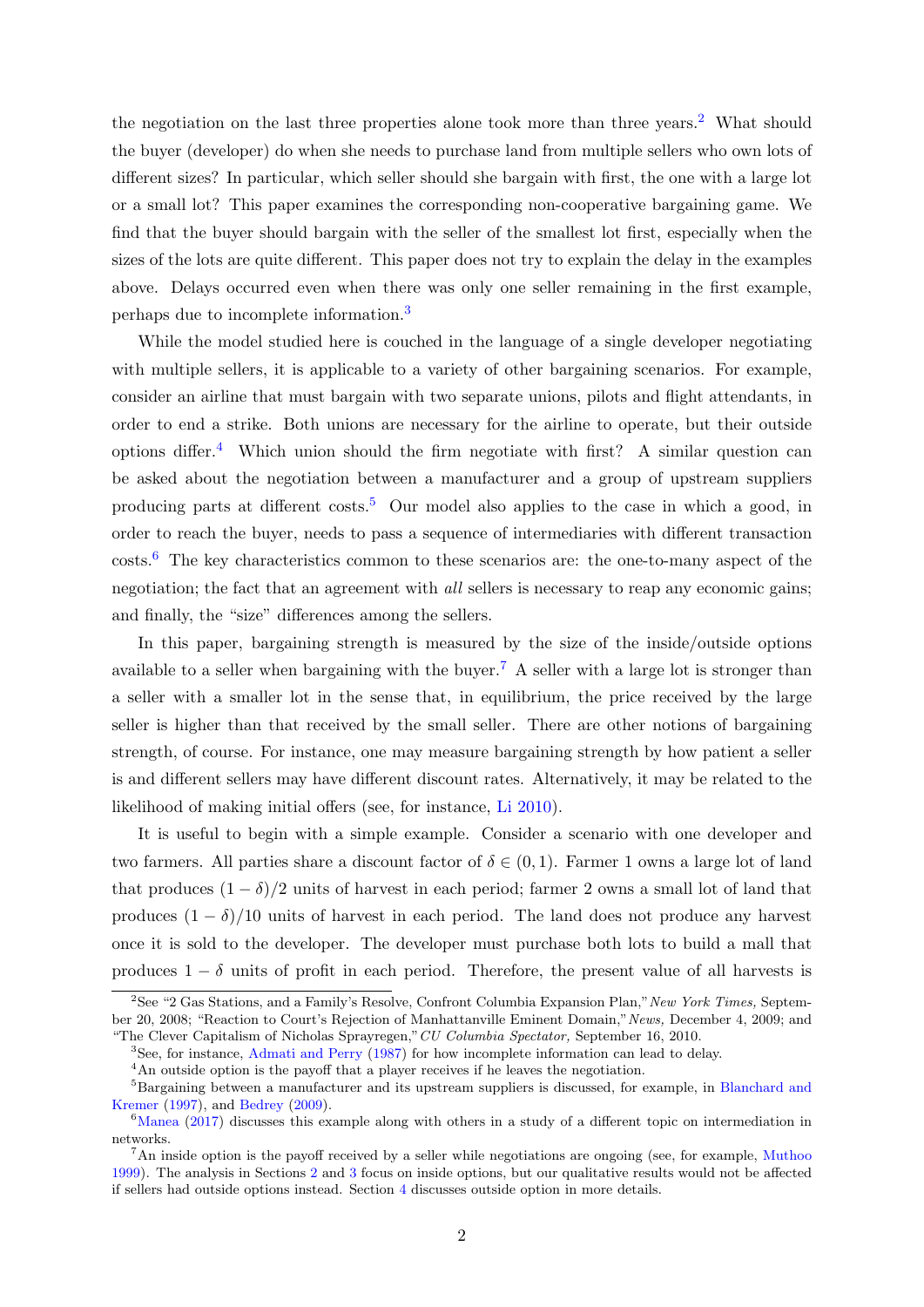$v_1 = 1/2$  for farmer 1 and  $v_2 = 1/10$  for farmer 2, and the present value of the total profit of the mall is 1.

Negotiations are sequential. In any period, the developer negotiates with only one farmer. The developer first offers a price, which the farmer may accept or reject. If the offer is accepted, the developer proceeds to negotiate with the other farmer in the next period (in a standard two-player alternating offer bargaining game). If the offer is rejected, the farmer makes a counter-offer in the next period, which the developer may accept or reject. If the developer accepts this offer, she proceeds to negotiate with the other farmer. If the developer rejects the offer, she picks a farmer, who could be the same one as in the previous period, and negotiates with him in the same fashion, and so on. Which farmer should the developer bargain with first?

Notice that the developer can pick any remaining farmer to negotiate with, there is no restriction on the choice of bargaining order. However, there is a unique subgame perfect equilibrium outcome, in which the developer purchases from farmer 2 first and then from farmer 1. The equilibrium prices are explained below. The payment to the first farmer is a sunk cost to the buyer. Therefore, after farmer 2 sells his land, the surplus is  $1 - v_1$ , which is the difference between the value of the mall and the value of farmer 1's harvests. Our result can be best illustrated with  $\delta \to 1.8$  $\delta \to 1.8$  If  $\delta$  converges to 1, farmer 1 receives  $\delta/(1+\delta) = 1/2$  of the surplus as in the Rubinstein bargaining game.<sup>[9](#page-2-1)</sup> This implies that a surplus of  $\frac{1}{2}(1-v_1)$  is paid to farmer 1, so he sells at a price of  $v_1 + \frac{1}{2}$  $\frac{1}{2}(1-v_1).^{10}$  $\frac{1}{2}(1-v_1).^{10}$  $\frac{1}{2}(1-v_1).^{10}$  Excluding the price for farmer 1, the remaining value of mall is  $\frac{1}{2}(1-v_1)$ . As a result, the total surplus for farmer 2 and the buyer is  $\frac{1}{2}(1-v_1)-v_2$ , which is also the difference between the remaining value of the mall and the value of farmer 2's harvests. Similarly, farmer 2 and the buyer split this surplus equally as in the Rubinstein bargaining game. Therefore, a surplus of  $\frac{1}{2} \left[ \frac{1}{2} \right]$  $\frac{1}{2}(1 - v_1) - v_2$  is paid to farmer 2, and the buyer's payoff is  $\frac{1}{2} \left[ \frac{1}{2} \right]$  $\frac{1}{2}(1-v_1)-v_2=\frac{3}{40}$ . In contrast, if the buyer purchases from seller 1 first instead, she would receive a payoff of  $\frac{1}{2} \left[ \frac{1}{2} \right]$  $\frac{1}{2}(1-v_2)-v_1\big] = -\frac{1}{40}.$ 

Our model builds on the model of [Cai](#page-21-3) [\(2000\)](#page-21-3) by introducing endogenous bargaining order and asymmetric sellers. His model is the extreme case of our infinite-horizon game if the farmers do not receive harvest. The bargaining order is fixed and rotates among the sellers in his paper. He finds multiple stationary subgame perfect equilibrium outcomes, and that delay can occur in some of them. In contrast, the sellers are asymmetric and the bargaining order is endogenous in our game, resulting in a unique subgame perfect equilibrium outcome.

Several papers have the feature that the bargaining orders are endogenously determined, but they are determined in a restricted way. [Perry and Reny](#page-22-3) [\(1993\)](#page-22-3) allow each player to decide when to make an offer, which implicitly allows for different bargaining orders. [Stole and](#page-22-4) [Zwiebel](#page-22-4) [\(1996\)](#page-22-4), [Noe and Wang](#page-22-5) [\(2004\)](#page-22-5) and [Bedrey](#page-21-2) [\(2009\)](#page-21-2) study bargaining orders in finite-horizon bargaining games. [Chatterjee and Kim](#page-21-4)  $(2005)$  focus on the bargaining orders, in which the buyer does not switch to another seller before an agreement. The literature on agenda

<span id="page-2-0"></span><sup>&</sup>lt;sup>8</sup>A larger discount factor could stand for shorter periods. As  $\delta$  becomes larger, the harvest within each period becomes smaller, while the present value of the harvests remains the same.

<span id="page-2-1"></span><sup>&</sup>lt;sup>9</sup>See [Rubinstein](#page-22-6) [\(1982\)](#page-22-6).

<span id="page-2-2"></span> $10$ The equilibrium prices are calculated according to Step I in the proof of Proposition [4.](#page-11-0)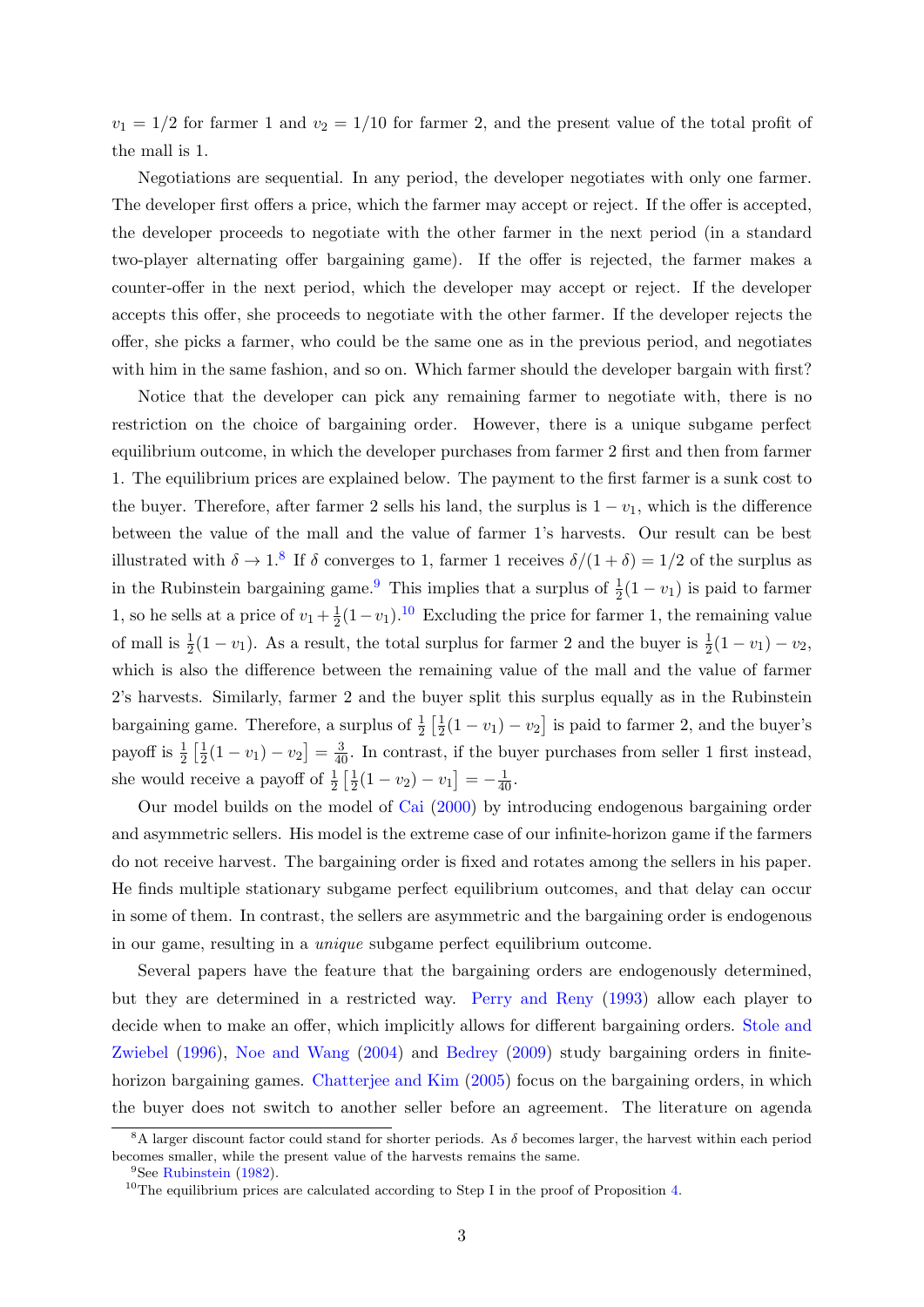formation also discusses orders, but the orders have a different meaning: sequences of different issues or tasks.<sup>[11](#page-3-1)</sup> Contrary to our paper, this literature suggests that the most important issue should be discussed first.<sup>[12](#page-3-2)</sup>

[Li](#page-22-0) [\(2010\)](#page-22-0) also allows endogenous bargaining orders, but his paper is very different from ours. In his paper, a seller's bargaining strength is measured by his likelihood to make the first offer in each bargaining. He finds multiple equilibria and that any selling order can be sustained. In our paper, a seller's bargaining strength is measured by the size of his inside option, and the bargaining game has a unique equilibrium outcome. [Krasteva and Yildirim](#page-21-5) [\(2012\)](#page-21-5) also use the likelihood of making an offer to represent bargaining strength. They study bargaining orders in a two-period game, and find that, in the presence of uncertain payoffs for the sellers, the buyer may prefer different bargaining orders depending on the sellers' likelihood to make the first offer.

The studies on holdout–sellers delaying negotiations–in bargaining also assume complemen-tary sellers, as in our setup.<sup>[13](#page-3-3)</sup> Those studies focus on a different question from ours. Specifically, they focus on which exogenous bargaining features (e.g. transparency, sellers' complementarity) cause holdout. In contrasts, we focus on bargaining orders, which are endogenously determined. In our setup, if the sellers have similar sizes, delay may arise. $^{14}$  $^{14}$  $^{14}$ 

The remainder of the paper is organized as follows. Section [2](#page-3-0) studies a bargaining game with a finite horizon. Then, an infinite horizon is considered in Section [3,](#page-8-0) in which Section [3.1](#page-9-0) studies the case if the sellers' sizes are sufficiently different, and Section [3.2](#page-16-0) studies the case with similar sizes. Section [4](#page-18-0) discusses extensions and applications.

### <span id="page-3-0"></span>2 Bargaining with a Finite Horizon

Our model is a non-cooperative and complete-information bargaining game. The game has  $N+1$  players including one buyer, B, and a set of sellers,  $\{1, 2, \cdots, N\}$  with  $N \geq 2$ . Each seller (he) has one lot of land, and the buyer (she) must purchase every lot in order to build a mall. In other words, the lots are perfect complements for the buyer.

While seller is land is in his possession, he receives a constant flow of harvests, which is referred as to his inside option in the literature. The value of the harvest in each period is  $v_i (1 - \delta)$  and is received at the end of each period, where  $\delta \in (0, 1)$  is the discount factor.<sup>[15](#page-3-5)</sup> Therefore, the present value of seller *i*'s harvests in t periods is  $v_i(1-\delta)[1+\delta+\ldots+\delta^{t-1}] \equiv H_{i,t}$ . If seller *i* never sells his land, the present value of his infinitely many periods' harvests is  $H_{i,\infty} = v_i$ . We assume  $v_1 > v_2 > \cdots > v_N > 0$ , which means seller is and is of larger size than seller  $(i+1)$ 's if every unit area of land is equally productive. The mall produces a constant profit in

<span id="page-3-1"></span><sup>11</sup>See, for example, [Fershtman](#page-21-6) [\(1990\)](#page-21-6), [Winter](#page-22-7) [\(1997\)](#page-22-7), [Reinhard and Matthias](#page-22-8) [\(2001\)](#page-22-8) and [Flamini](#page-21-7) [\(2007\)](#page-21-7).

<span id="page-3-3"></span><span id="page-3-2"></span> $12$ See, for example, [Winter](#page-22-7) [\(1997\)](#page-22-7) and [Flamini](#page-21-7) [\(2007\)](#page-21-7).

<sup>&</sup>lt;sup>13</sup>See, for example, [Mailath and Postlewaite](#page-22-9) [\(1990\)](#page-22-9), [Menezes and Pitchford](#page-22-10) [\(2004\)](#page-22-10) and [Chowdhury and Sen](#page-21-8)[gupta](#page-21-8) [\(2012\)](#page-21-8).

<span id="page-3-5"></span><span id="page-3-4"></span> $14$ See Lemma [6.](#page-17-0)

<sup>&</sup>lt;sup>15</sup>All players are assumed to have the same discount factor, and the consequences of heterogeneous discount factors are discussed in Section [4.](#page-18-0)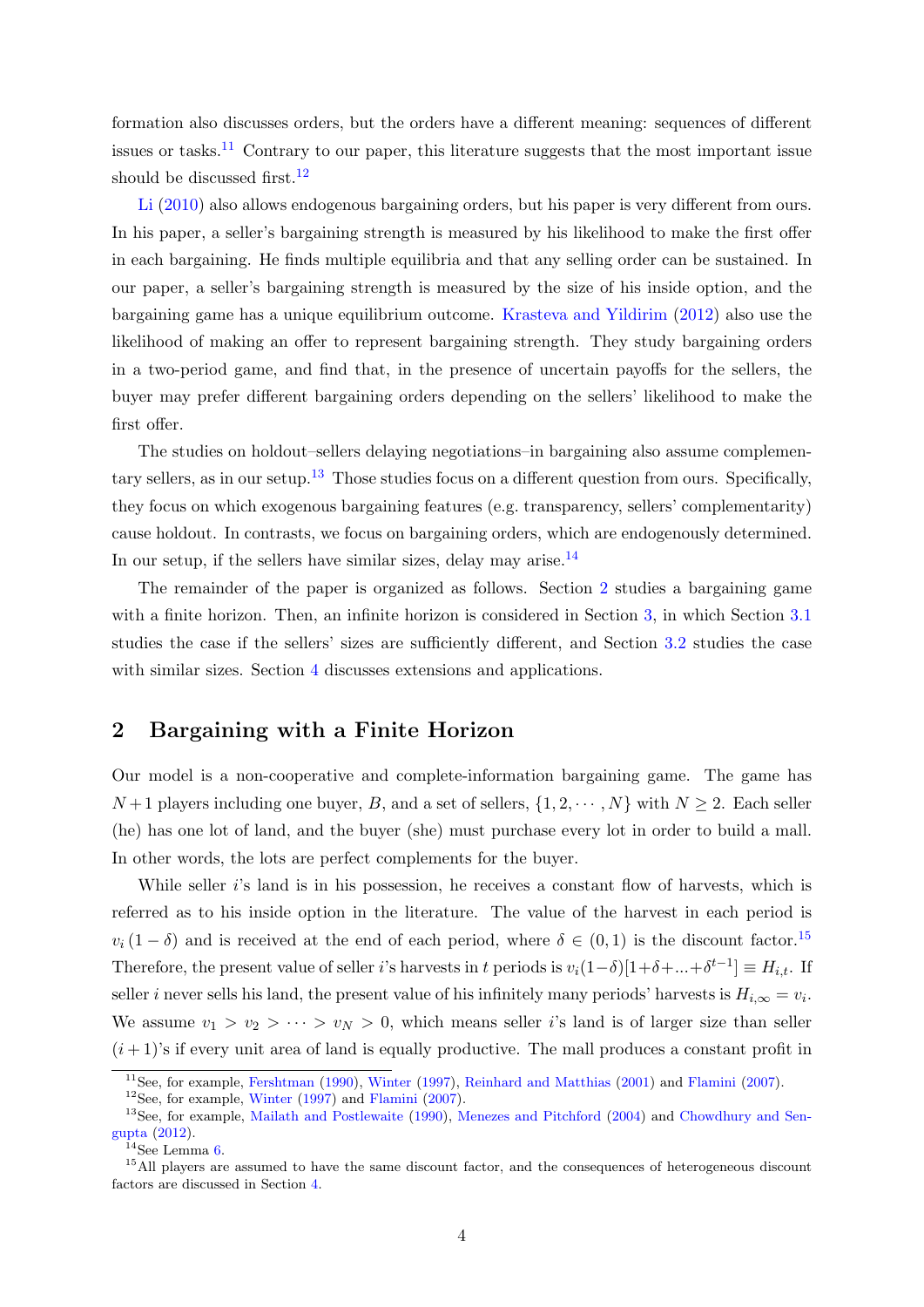each period, and the present value of all the profits is normalized to 1.

**Timing** We first consider a bargaining game with a finite horizon of T periods with  $T \geq N$ , and then consider in Section [3](#page-8-0) an infinite horizon. The bargaining game is a natural extension of the Rubinstein bargaining game.<sup>[16](#page-4-0)</sup> More precisely, at the beginning of the game, the buyer picks one seller and bargains with him for one round. Each round can have one or two periods. In the first period, the buyer suggests a price to the seller, the seller then decides to either accept it or reject it. If the seller accepts, this round ends with only one period. Otherwise, the seller suggests another price in the second period, which the buyer accepts or rejects. If an agreement is reached, the buyer pays the seller the agreed price right away and the seller leaves the game permanently before the harvests of the period are realized. If the seller's suggestion is rejected, the buyer picks one of the remaining sellers, who may be the same or different to the previous one, and bargains with him in the next round in the same fashion. Note that the length of each round is endogenous and depends on the strategies. At the end of each period, every remaining seller receives a harvest from his land.

Note that there is no restriction on the bargaining order in the sense that the buyer can choose any remaining seller to bargain with. For example, before the first agreement, the buyer may always choose seller 1 to bargain with, or alway choose seller 2, or switch between the two sellers with any frequency. Figure [1](#page-5-0) illustrates the two-seller bargaining game for  $T = 3$ , where  $G(i, j, t)$  is the t-period two-seller game in which player i offers to j in the first period, and  $G(i, t)$  is the t-period one-seller game in which the buyer offers to seller i in the first period. Moreover,  $p_{i,t}^n$  denotes the buyer's offer to seller i in the n-seller game when there are t periods left, and  $q_{i,t}^n$  denotes seller is offer to the buyer in the n-seller game when there are t periods left. Throughout the paper, the superscripts, such as those in  $p_{i,t}^n$  and  $q_{i,t}^n$ , denote the number of sellers in the game, but they are omitted if there is no ambiguity on the number of sellers.

Two features are important. First, the buyer bargains with only one seller at a time. This feature represents the case in which it is costly to communicate with all the sellers at the same time. In the example by [Coase](#page-21-9) [\(1960\)](#page-21-9), a railway company has to bargain with the farmers along a railway track. It is difficult to make simultaneous offers to multiple farmers when they are located far away from each other.<sup>[17](#page-4-1)</sup> Second, the payments are made immediately after the corresponding agreements, which are referred as to cash-offer contracts. These contracts are prevalent in practice and in theoretic research of bargaining.<sup>[18](#page-4-2)</sup> For example, electronics companies often need to purchase multiple patent licenses controlled by different owners in order to launch a product. Delays in payment may be unacceptable as negotiation could reveal some key ideas behind the patent. Additional examples and the consequences of relaxing these

<span id="page-4-0"></span> $16$ However, our results are not specific to the setup with alternating offers. For instance, suppose that in each period, the buyer or the seller is selected with some probability to make an offer, which the other accepts or rejects. We can obtain the same equilibrium bargaining order. In addition, if the buyer and the seller chosen by her undertake Nash bargaining instead of making alternating offers, we can get the same results on bargaining order as well.

<span id="page-4-1"></span> $17$ This feature is also studied by Cai [\(2000,](#page-21-3) [2003\)](#page-21-10) and [Noe and Wang](#page-22-5) [\(2004\)](#page-22-5).

<span id="page-4-2"></span><sup>18</sup>See, for instance, [Krishna and Serrano](#page-22-11) [\(1996\)](#page-22-11) and Cai [\(2000,](#page-21-3) [2003\)](#page-21-10).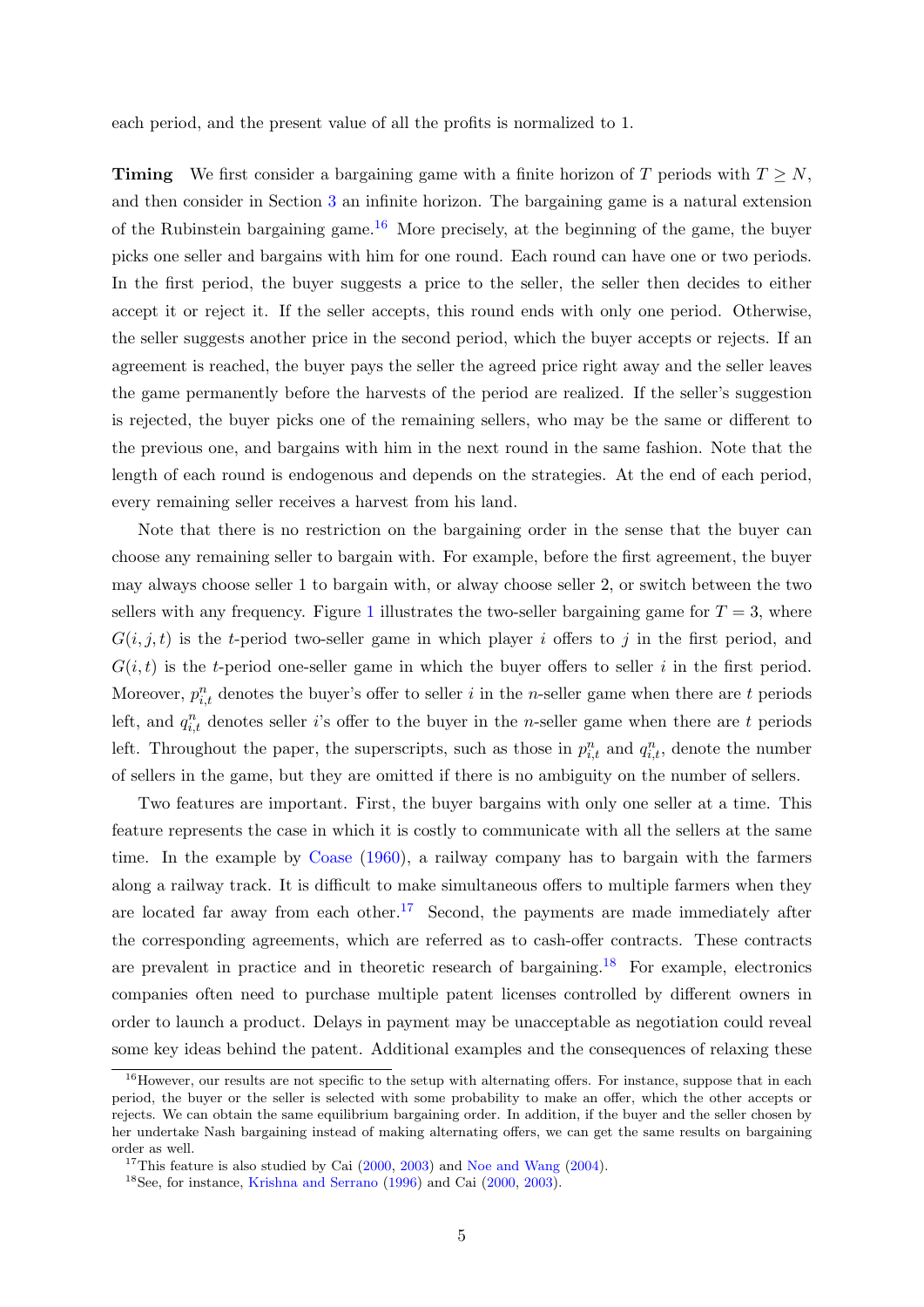<span id="page-5-0"></span>

Figure 1: Two-seller Game with Three Periods

two assumptions are discussed in Section [4.](#page-18-0)

**Payoffs** Let  $t_i$  be the period in which seller i sells his land and  $p_i$  be the price. If seller i never sells his land,  $t_i = \infty$ . Given  $t_i$  and  $p_i$ , seller *i*'s payoff is

<span id="page-5-1"></span>
$$
\pi_i = H_{i,t_i-1} + \delta^{t_i - 1} p_i \tag{1}
$$

where the first term is the present value of his harvests prior to the sale of his land, and the second term is the present value of the buyer's payment to the seller.

The buyer cannot reap the harvests from the land, which represents the scenarios in which the buyer cannot fully utilize the land (as the sellers could) before the mall is built. Take the land purchasing case in Chongqing as an example. The sellers received utility by living in their houses, but the buyer could not receive the same amount of total utility even if she owns the houses. As a result, the buyer's payoff is

<span id="page-5-2"></span>
$$
\pi_B = \delta^{\max(t_1, \cdots, t_N) - 1} - \sum_{i=1}^{N} \delta^{t_i - 1} p_i
$$
 (2)

where the first term is the present value of the mall and the second term is the present value of the payments to the sellers. Seller i's surplus is  $\pi_i - v_i$ , which is his payoff minus the present value of his harvests. The buyer's surplus is simply her payoff because she receives no harvest.

In this paper, we only consider subgame perfect Nash equilibria. Given an equilibrium, its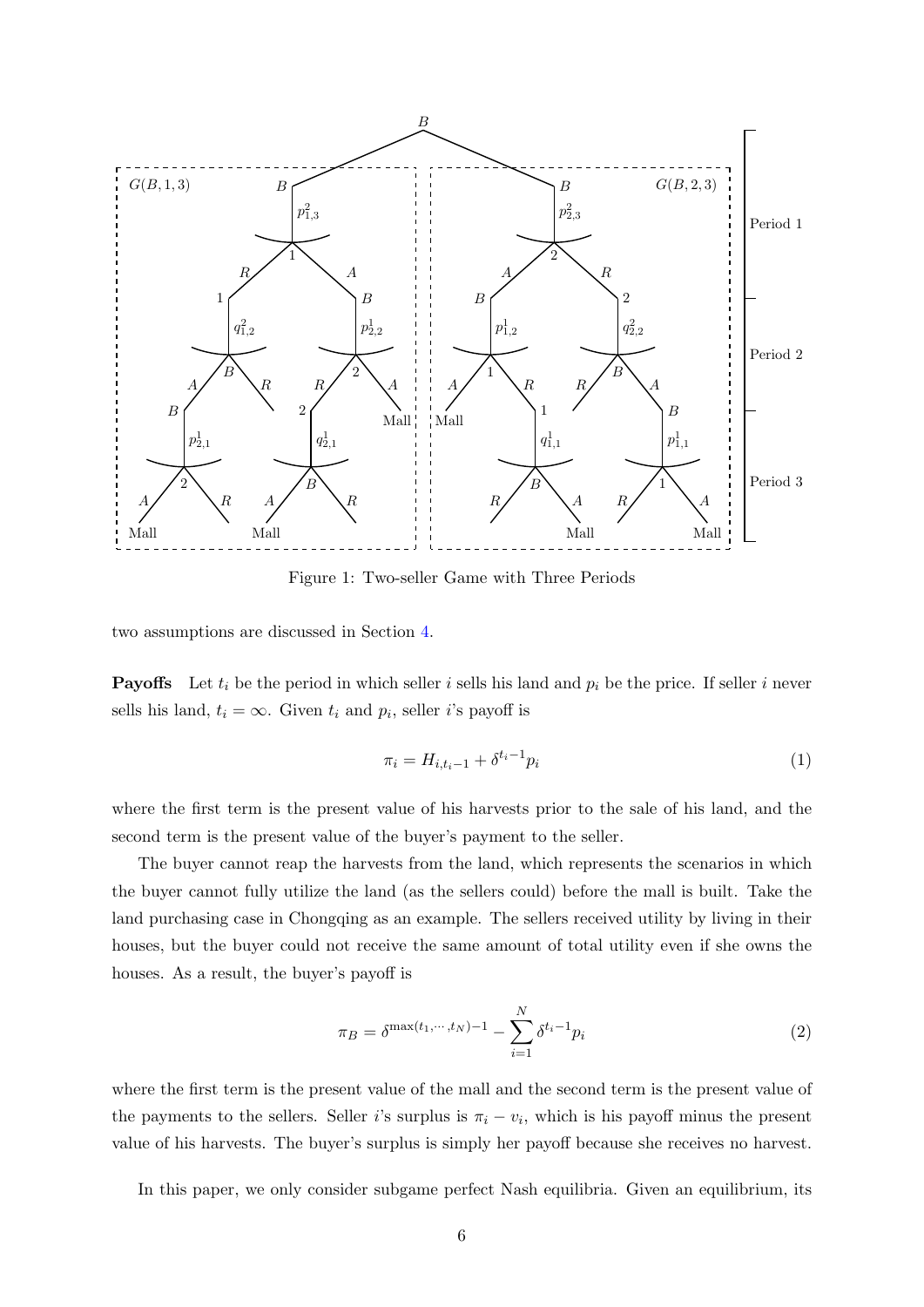outcome is denoted as  $(p_1, p_2, ..., p_N, t_1, t_2, ..., t_N)$ . We assume that if a player would receive a zero surplus in every equilibrium in the bargaining game, the player chooses not to participate the bargaining game. This assumption eliminates equilibria in which a player rejects for many periods and then accepts an offer that gives him/her a zero surplus.[19](#page-6-0) Such equilibria are not robust to an arbitrarily small cost of bargaining. The following result establishes the unique equilibrium outcome.

<span id="page-6-1"></span>**Proposition 1** For any  $N \geq 2$  and any  $T \geq 2$ , the N-seller game with horizon T has a unique equilibrium outcome. Moreover, if the mall is built in the outcome, then in the first N periods the buyer purchases from the  $N$  sellers in the order of increasing size.

Due to its length, the proof of Proposition [1](#page-6-1) is omitted here and can be found in an online appendix. The proof is based on backward induction. For a small number of sellers (e.g.  $N = 2$ ) and a short horizon (e.g.  $T = 2$  or 3), it is easy to verify the proposition. However, for more players and longer horizons, the analysis becomes much more involved because the equilibrium outcome and the condition for the mall to be built vary with horizon  $T$  and depend on whether T is even or odd.<sup>[20](#page-6-2)</sup> In contrast, as the horizon goes to infinity, the limiting equilibrium outcome and the condition for the mall to be built are simpler. Proposition [2](#page-6-3) characterizes the equilibrium outcome and the condition in the limit. The following condition is referred to as the profitability condition and is used repeatedly in the remainder of the paper:

<span id="page-6-4"></span>
$$
\sum_{i=1}^{N} \left( \left( \frac{\delta}{1+\delta} \right)^{N-i} v_i \right) < \left( \frac{\delta}{1+\delta} \right)^{N-1} \tag{3}
$$

which requires that the land's sizes, measured in  $v_1, ..., v_N$ , are not too big. An intuition for this condition is that when the buyer bargains with seller  $N$  in period 1, she expects the other sellers to sell in the following  $N-1$  periods. In addition, if the mall is eventually built, then in period 1 the buyer should expect a positive total surplus for seller  $N$  and herself given the prices to be paid to the other sellers. Condition [\(3\)](#page-6-4) ensures such a positive total surplus if the horizon goes to infinity. In an N-seller game with horizon T, let  $p_{i,T}^N$  denote seller i's selling price and  $\pi_{B,T}^N$  denote the buyer's payoff.

**Proposition 2** Suppose [\(3\)](#page-6-4) holds, then the mall is built in the N-seller game if the horizon is long enough. Moreover, the smallest seller,  $N$ , sells in period 1 and his price satisfies

<span id="page-6-5"></span><span id="page-6-3"></span>
$$
\lim_{T \to \infty} p_{N,T}^N = v_N + \frac{\delta}{1+\delta} \left[ \delta \lim_{T \to \infty} \pi_{B,T}^{N-1} - v_N \right]
$$

<span id="page-6-0"></span><sup>&</sup>lt;sup>19</sup>Without this assumption, if the horizon is  $2t > 4$  in Example [1,](#page-8-1) there is no agreement until only two periods remain, when seller 2 accepts a price of  $v_2$  and seller 1 accepts a price of  $v_1$ . Both sellers' surplus is zero.

<span id="page-6-2"></span><sup>&</sup>lt;sup>20</sup>The parity of T closely relates to whether a seller or the buyer makes the last offer. See the online appendix for the characterization of the condition and equilibrium outcome.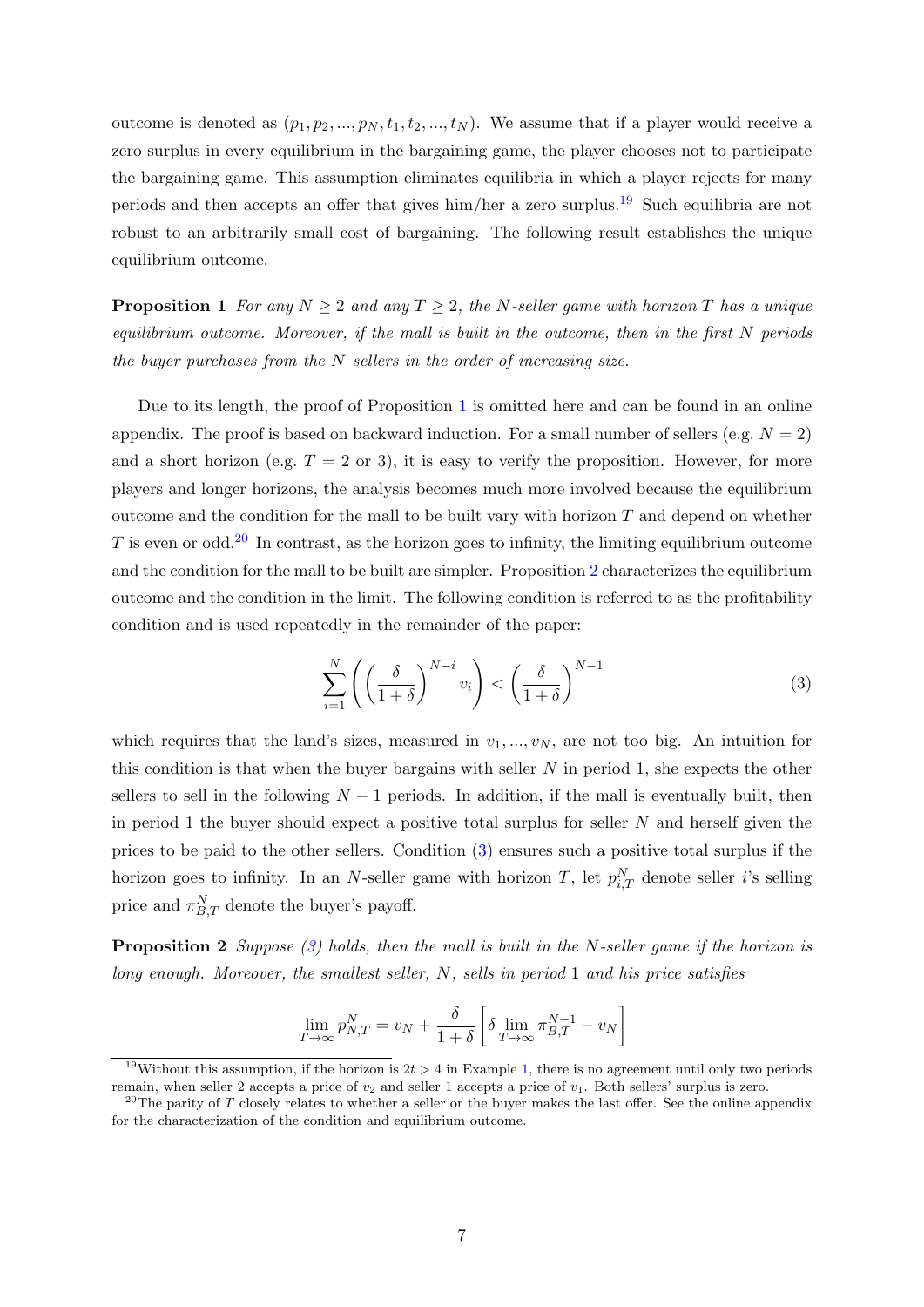and the buyer's surplus satisfies

$$
\lim_{T \to \infty} \pi_{B,T}^N = \frac{1}{1+\delta} \left[ \delta \lim_{T \to \infty} \pi_{B,T}^{N-1} - v_N \right]
$$

If  $(3)$  does not hold, the mall is not built for any horizon.

The proof uses Proposition [1](#page-6-1) and its proof as a building block, and it is in the appendix. Notice that after the first purchase, the subsequent subgame is an  $(N-1)$ -seller game. Therefore, using Proposition [2,](#page-6-3) we can derive the limiting price for each seller recursively. The corollary below characterizes each seller's limiting price in the two-seller game.

<span id="page-7-2"></span>**Corollary 1** In the two-seller game, if horizon T is long enough and if  $\frac{\delta}{1+\delta}(1-v_1)-v_2 > 0$ , seller 2 sells in period 1 and his price satisfies

$$
\lim_{T \to \infty} p_{2,T}^2 = v_2 + \frac{\delta}{1+\delta} \left[ \frac{\delta}{1+\delta} (1-v_1) - v_2 \right] \tag{4}
$$

seller 1 sells in period 2 and his price satisfies

<span id="page-7-0"></span>
$$
\lim_{T \to \infty} p_{1,T-1}^1 = v_1 + \frac{\delta}{1+\delta} (1-v_1)
$$
\n(5)

and the buyer's payoff satisfies

<span id="page-7-1"></span>
$$
\lim_{T \to \infty} \pi_{B,T}^2 = \frac{1}{1+\delta} \left[ \frac{1}{1+\delta} \delta(1-v_1) - v_2 \right]
$$
 (6)

If  $\frac{\delta}{1+\delta}(1-v_1)-v_2 \leq 0$ , the mall is not built for any finite horizon.

The proof is in the appendix. Let us explain the intuition. After the first purchase, if the mall is built, its value is 1. In contrast, if the mall is not built, the present value of seller 1's harvests is  $v_1$ . Therefore, the surplus is the difference between these values,  $1 - v_1$ . The buyer and seller 1 split this surplus as if they are in the Rubinstein bargaining game. More precisely, the surplus paid to seller 1 is  $\frac{\delta}{1+\delta}(1-v_1)$  according to [\(5\)](#page-7-0). Therefore, with the surplus for seller 1 excluded, the mall would be worth  $\frac{1}{1+\delta}(1-v_1)$  in period 2, or  $\frac{\delta}{1+\delta}(1-v_1)$  in period 1. As a result, the agreement with seller 2 produces a surplus of  $\frac{\delta}{1+\delta}(1-v_1)-v_2$ , which is the remaining value of the mall minus the value of seller 2's harvests. It is easy to see from [\(4\)](#page-6-5) and [\(6\)](#page-7-1) that the buyer and seller 2 also split the surplus  $\frac{\delta}{1+\delta}(1-v_1)-v_2$  as in the Rubinstein bargaining game, where  $(3)$  for  $N = 2$  guarantees that this surplus is positive.

Let us explain why the buyer prefers to purchase from the smaller seller first. Suppose the buyer purchases from the larger seller first. Then, by the argument above, the buyer would receive a payoff of  $\frac{1}{1+\delta}[\frac{\delta}{1+\delta}]$  $\frac{\partial}{\partial t} (1 - v_2) - v_1$ , which is lower than that if she purchases from the smaller seller first.

In our model explicated above, the heterogeneity in the sellers' inside options allows the selling orders to affect the surplus after the first purchase. However, this may not be true for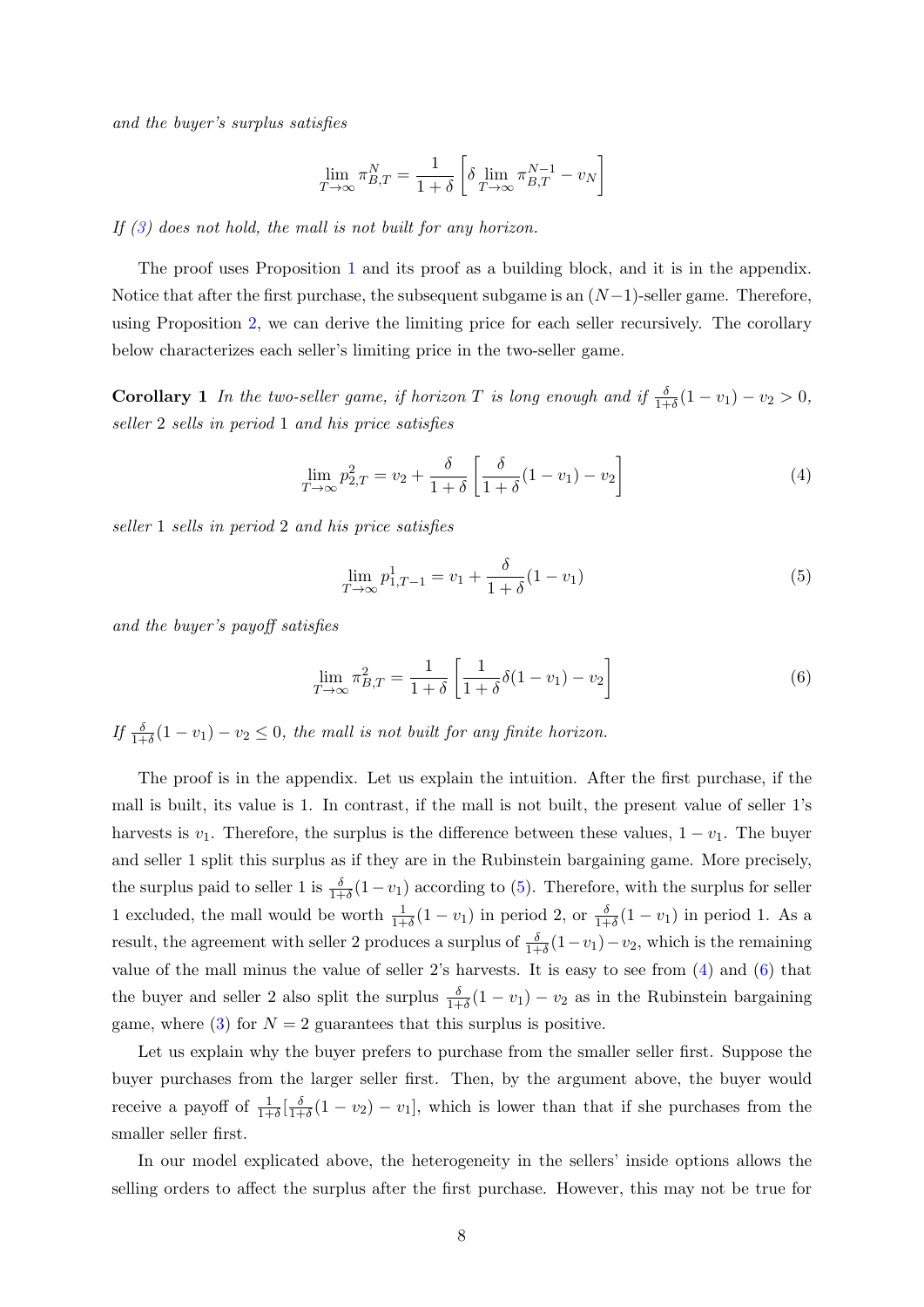other types of heterogeneity, and there could be multiple equilibrium outcomes. For example, [Li](#page-22-0) [\(2010\)](#page-22-0) considers the heterogeneity in sellers' probabilities to make the first offer, so no matter who sells first, the surplus after the first purchase is the same. He finds multiple equilibrium outcomes with different bargaining orders.

It is also worth mentioning that there may be multiple equilibria associated with the unique outcome, which is illustrated in the following example.

#### <span id="page-8-1"></span>**Example 1** Consider a two-seller game with  $T = 4$ ,  $v_1 = 0.3$ ,  $v_2 = 0.1$  and  $\delta = 0.8$ .

By backward induction, we can verify that there are at least two equilibria, which have different strategies off the equilibrium path. In one equilibrium, in the subgame given every player's participation, the buyer bargains with seller 2 first. No agreement is reached in the first two periods. Then, seller 2 sells first in period 3 at a price of  $v_2$ , and seller 1 sells in period 4 at a price of  $v_1$ . To see why there is delay of two periods, suppose that seller 2 sells in period 2. His price should not be lower than  $v_2$ . After seller 2 sells, seller 1 sells in period 3 at a price of  $v_1 + \delta(1 - v_1) = 0.86^{21}$  $v_1 + \delta(1 - v_1) = 0.86^{21}$  $v_1 + \delta(1 - v_1) = 0.86^{21}$  Therefore, the buyer's payoff evaluated in period 2 is no more than  $\delta(1 - 0.86) - v_2 = 0.012$ . However, the buyer could wait one period and get a payoff of  $\delta(1 - v_1) - v_2 = 0.46$ , so her payoff in period 2 should be at least  $0.46\delta = 0.368$ , which exceeds 0.012. This is a contradiction. Similarly, we can show that no seller would sell in the first or second period.

In another equilibrium, the buyer bargains with seller 1 first. No agreement is reached in the first two periods. Then, sellers 2 and 1 sell in periods 3 and 4 respectively as in the first equilibrium. Each seller receives a surplus of zero in both equilibria, so both sellers do not participate the bargaining game. Thus, the equilibria have the same outcome in which the mall is not built. However, since no agreement can be reached in the first two periods of the bargaining game, the buyer may bargain with either seller first in equilibrium.

### <span id="page-8-0"></span>3 Bargaining with an Infinite Horizon

In this section, we consider the same bargaining game but with an infinite horizon. Figure [2](#page-9-1) illustrates the game tree for the two-seller game, where  $\Gamma(i)$  is the one-seller game between seller i and the buyer who offers in period 1, and  $\Gamma(B, j)$  is the two-seller game in which the buyer offers to seller  $j$  in period 1. Next, we discuss two cases. First, Section [3.1](#page-9-0) discusses sellers of sufficiently different sizes, and shows a unique equilibrium outcome. Second, Section [3.2](#page-16-0) discusses sellers of similar sizes, and obtains multiple equilibrium outcomes.

<span id="page-8-2"></span><sup>&</sup>lt;sup>21</sup>The calculation is based on Claims 1 and 2 in the online appendix.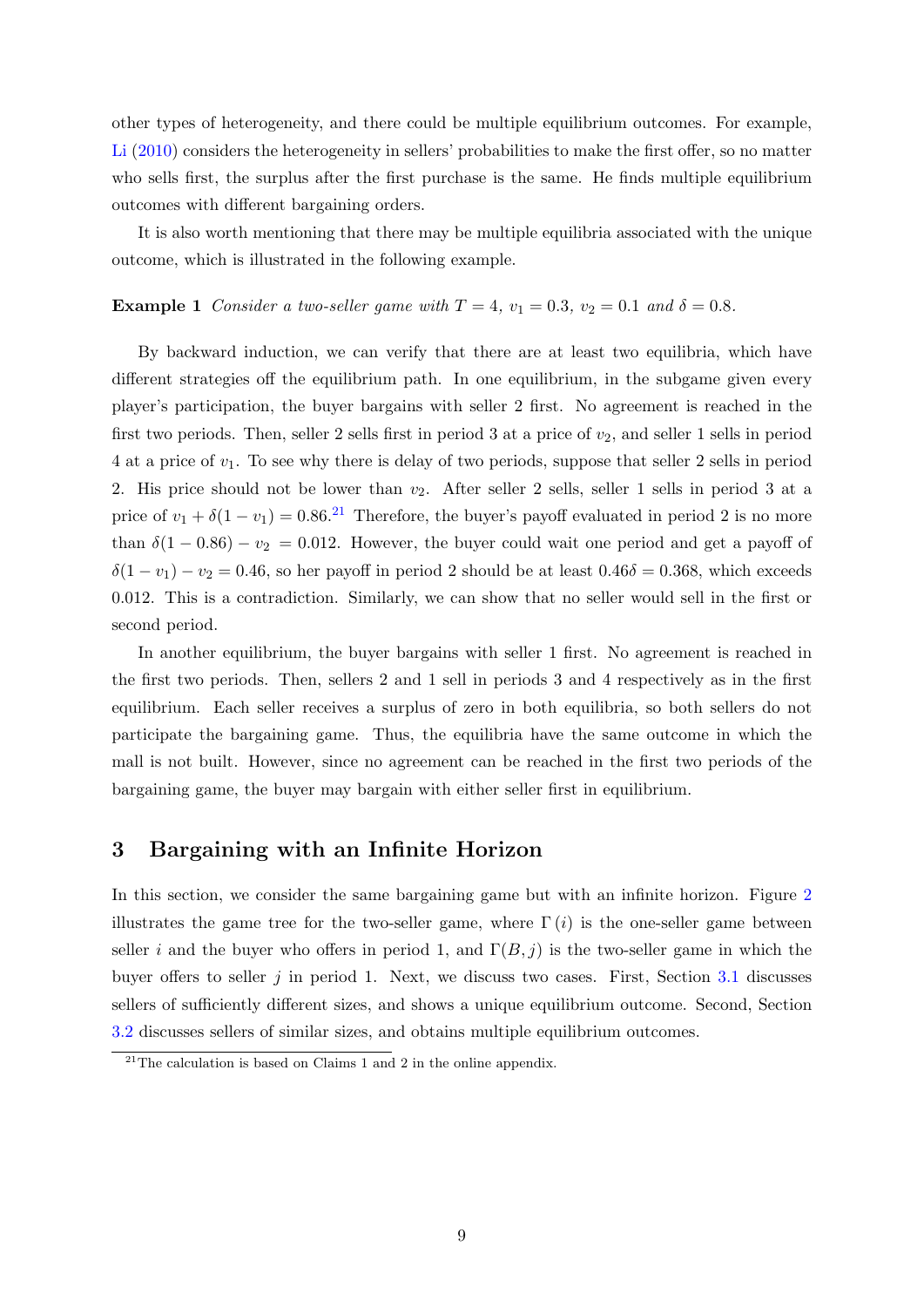<span id="page-9-1"></span>

Figure 2: Two-Seller Game with an Infinite Horizon

#### <span id="page-9-0"></span>3.1 Sellers with Sufficiently Different Sizes

The following condition is repeatedly used in the analysis below:

<span id="page-9-2"></span>
$$
\left(1 - \frac{\delta}{\delta + 1}\right)(v_{n-1} - v_n) + \sum_{i=1}^{n-1} \left((v_i - v_{i+1}) \sum_{j=n-i}^{n-1} \left(\frac{\delta}{1+\delta}\right)^j\right)
$$

$$
> \left(\frac{\delta}{\delta + 1}\right)^{n-1} - v_n \sum_{i=1}^n \left(\frac{\delta}{1+\delta}\right)^{i-1} \tag{7}
$$

which requires that in an n-seller game, the differences in sellers' sizes, measured in  $v_i - v_{i+1}$  for  $i = 1, ..., n - 1$ , are not too small. Under this condition, the result below establishes a unique equilibrium outcome.

<span id="page-9-4"></span>**Proposition 3** a) If the mall is profitable as in  $(3)$  and if the sellers' sizes are sufficiently different as in [\(7\)](#page-9-2) for  $n = 2, ..., N$ , then the N-seller game with an infinite horizon has a unique equilibrium outcome, and the buyer purchases from the  $N$  sellers in the first  $N$  periods in the order of increasing size.

b) If [\(3\)](#page-6-4) holds but [\(7\)](#page-9-2) does not hold for all  $n = 2, ..., N$ , it remains an equilibrium outcome that the buyer purchases from the  $N$  sellers in the first  $N$  periods in the order of increasing size.

c) If [\(3\)](#page-6-4) does not hold, the mall is not built.

In part a), the mall is built without delay in the sense that the  $N$  sellers sell in the first N periods.<sup>[22](#page-9-3)</sup> Condition [\(3\)](#page-6-4) is referred as to the profitability condition because the buyer's

<span id="page-9-3"></span> $^{22}$ See Lemma [3](#page-25-0) for the equilibrium strategies.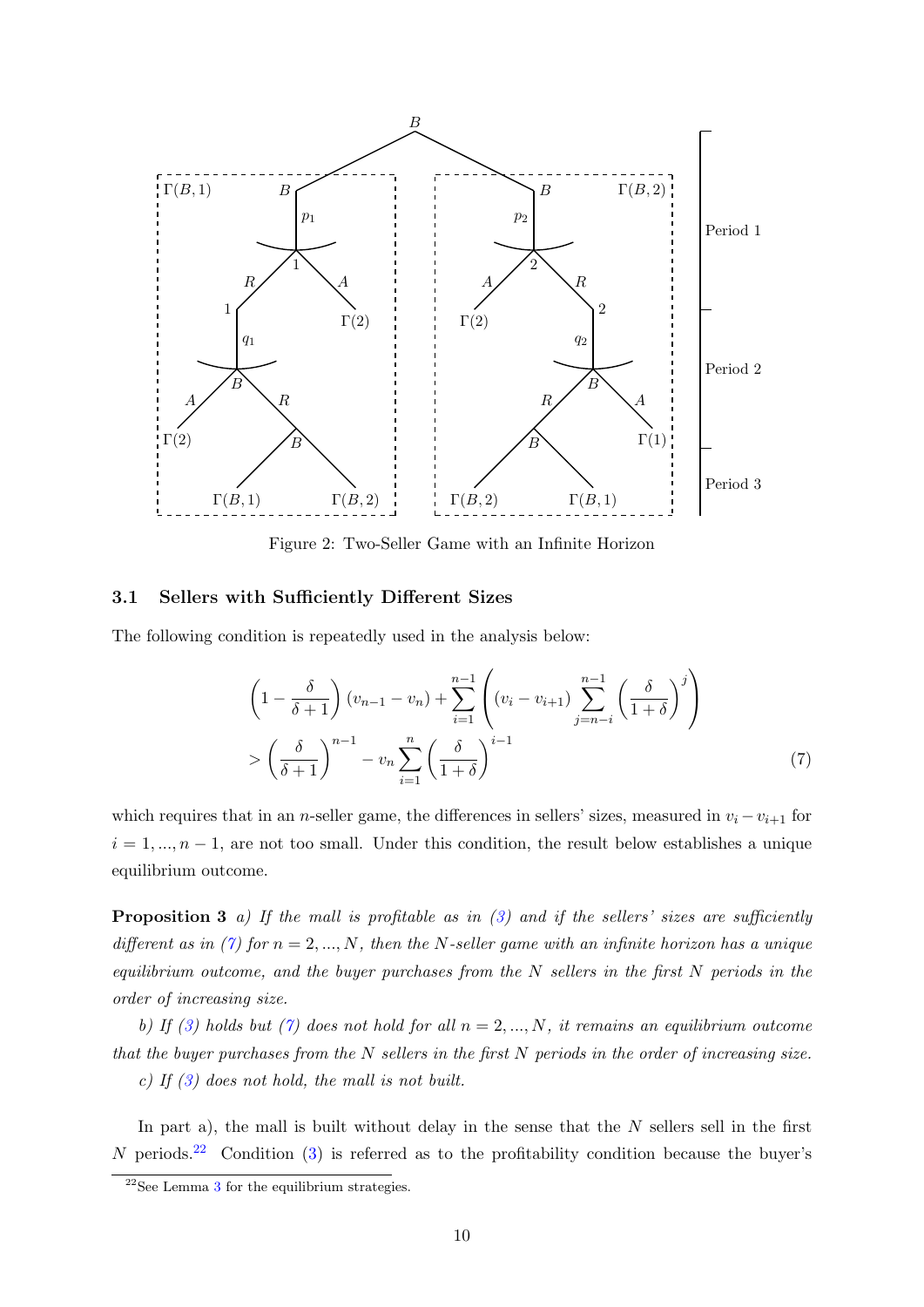equilibrium payoff is positive if and only if  $(3)$  holds. To see this, notice that if  $(3)$  holds, the buyer's equilibrium payoff must be positive, otherwise she would not participate and the mall would not be built. If  $(3)$  does not hold, the mall is not built, so the buyer's payoff is zero. Condition [\(7\)](#page-9-2) ensures that the sellers' sizes are different enough so that when the remaining sellers are  $1, 2, ..., n$ , seller n sells first. To see why, recall that in the introduction, we illustrate in an example that if a larger seller sells before a smaller one, the buyer would receive a lower payoff. Moreover, the lower payoff could be negative if the sellers have significantly different sizes. Condition  $(7)$  ensures that the size differences are large enough so that if seller n did not sell before the larger ones,  $1, ..., n-1$ , the buyer would receive a negative payoff. If [\(7\)](#page-9-2) is violated for some  $n$ , different bargaining orders may arise in equilibria, which are discussed in Section [3.2.](#page-16-0)

In the remainder of Section [3.1,](#page-9-0) we prove Proposition [4,](#page-11-0) which is a special case of Proposition [3](#page-9-4) in a two-seller game, to illustrate the main idea. The proof of Proposition [3](#page-9-4) for the N-seller game is in the appendix.

First, we consider the subgame after the first purchase. Because the payment to the first seller is a sunk cost to the buyer, the subgame after the first purchase is a one-seller game between the buyer and the remaining seller. Moreover, this one-seller game is simply a twoperson alternating bargaining game with inside options only available to the seller. Define

<span id="page-10-2"></span>
$$
p_i^1 = v_i + \frac{\delta}{1+\delta}(1-v_i) q_i^1 = 1 - \frac{\delta}{1+\delta}(1-v_i)
$$
 (8)

<span id="page-10-0"></span>The following result characterizes the unique equilibrium in the one-seller game.

**Lemma 1** In the infinite-horizon one-seller game between the buyer and seller  $i$ , there is a unique equilibrium. In the equilibrium,

- *i*) the seller offers a price of  $q_i^1$  and accepts a price no less than  $p_i^1$ ,
- ii) the buyer offers a price of  $p_i^1$  and accepts a price no more than  $q_i^1$ .

The proof of Lemma [1](#page-10-0) is a straightforward adaptation of Proposition 6.1 of [Muthoo](#page-22-2) [\(1999\)](#page-22-2), so we omit it here. Similar to Muthoo's result, each player is indifferent between accepting and rejecting the other player's offer in the equilibrium. Indeed, we can verify that

<span id="page-10-1"></span>
$$
p_i^1 = H_{i,1} + \delta q_i^1 \tag{9}
$$

$$
1 - q_i^1 = \delta(1 - p_i^1) \tag{10}
$$

where [\(9\)](#page-10-1) means that the seller is indifferent between accepting and rejecting the buyer's offer  $p_i^1$ , and [\(10\)](#page-10-1) means that the buyer is indifferent between accepting and rejecting the seller's offer  $q_i^1$ . Moreover, the equilibrium payoffs are  $v_i + \frac{\delta}{1+\delta}$  $\frac{\delta}{1+\delta}(1-v_i)$  for the seller and  $\frac{1}{1+\delta}(1-v_i)$  for the buyer, so the seller receives a fraction  $\frac{\delta}{1+\delta}$  of the total surplus  $1 - v_i$  and the buyer receives  $\frac{1}{1+\delta}$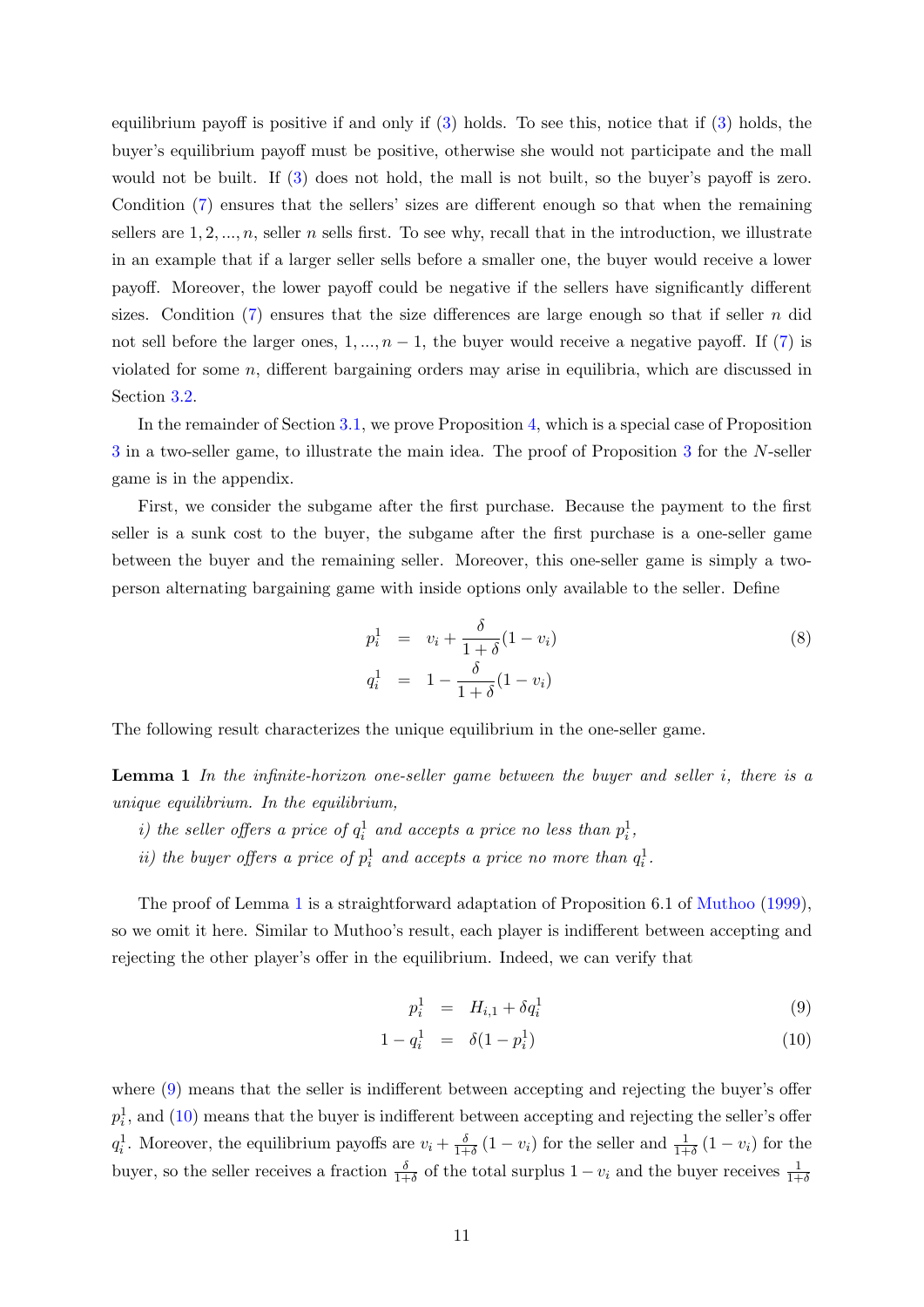of it. Note that they split the total surplus in the same way as in the Rubinstein bargaining game. Next, we consider a two-seller game, in which Proposition [3](#page-9-4) reduces to:

**Proposition 4** a) In the infinite-horizon two-seller game, if the mall is profitable as in  $(3)$ with  $N = 2$  and if the sellers' sizes are sufficiently different as in [\(7\)](#page-9-2) with  $n = 2$ , there is a unique equilibrium outcome, in which the buyer purchases from seller 2 in period 1 and from seller 1 in period 2.

b) If [\(3\)](#page-6-4) holds for  $N = 2$  but [\(7\)](#page-9-2) does not hold for  $n = 2$ , it remains an equilibrium outcome that the buyer purchases from seller 2 in period 1 and from seller 1 in period 2.

c) If [\(3\)](#page-6-4) does not hold for for  $N = 2$ , the mall is not built.

**Proof.** With  $N = 2$ , condition [\(3\)](#page-6-4) reduces to

<span id="page-11-1"></span><span id="page-11-0"></span>
$$
\frac{\delta}{1+\delta}(1-v_1)-v_2 > 0\tag{11}
$$

and with  $n = 2$ , condition [\(7\)](#page-9-2) reduces to

<span id="page-11-2"></span>
$$
\frac{\delta}{1+\delta}(1-v_2) - v_1 < 0 \tag{12}
$$

Lemma [1](#page-10-0) already characterizes the unique equilibrium in the subgame after the first purchase, so we only need to discuss the strategies *before* the first purchase. In the remainder of the proof, Step I characterizes a set of equilibria, Step II shows a unique equilibrium outcome and proves part a), and Step III verifies parts b) and c).

Step I. Define

<span id="page-11-3"></span>
$$
p_2^2 = v_2 + \frac{\delta}{1+\delta} [\delta(1-p_1^1) - v_2]
$$
\n(13)

$$
q_2^2 = \delta (1 - p_1^1) - \frac{\delta}{1 + \delta} [\delta (1 - p_1^1) - v_2]
$$
 (14)

$$
p_1^2 = H_{1,3} + \delta^3 p_1^1 \tag{15}
$$

$$
q_1^2 = \delta(1 - p_2^1) - \delta(\delta(1 - p_1^1) - p_2^2) \tag{16}
$$

We claim that for any  $(q_{1B}^2, p_{B1}^2)$  such that  $q_{1B}^2 > q_1^2$  and  $p_{B1}^2 < p_1^2$ , the strategies below constitute an equilibrium:

i) seller 1 suggests a price of  $q_{1B}^2$  and accepts a price no less than  $p_1^2$ ,

ii) seller 2 suggests a price of  $q_2^2$  and accepts a price no less than  $p_2^2$ ,

iii) the buyer bargains with seller 2 until an agreement is reached; suggests a price  $p_2^2$  to seller 2 and  $p_{B1}^2$  to seller 1; accepts a price no more than  $q_2^2$  from seller 2 and no more than  $q_1^2$ from seller 1.

To verify the above strategies indeed constitute an equilibrium, we first calculate the resulting payoffs from the strategies. According to the strategies, seller 2 sells at price  $p_2^2$  in period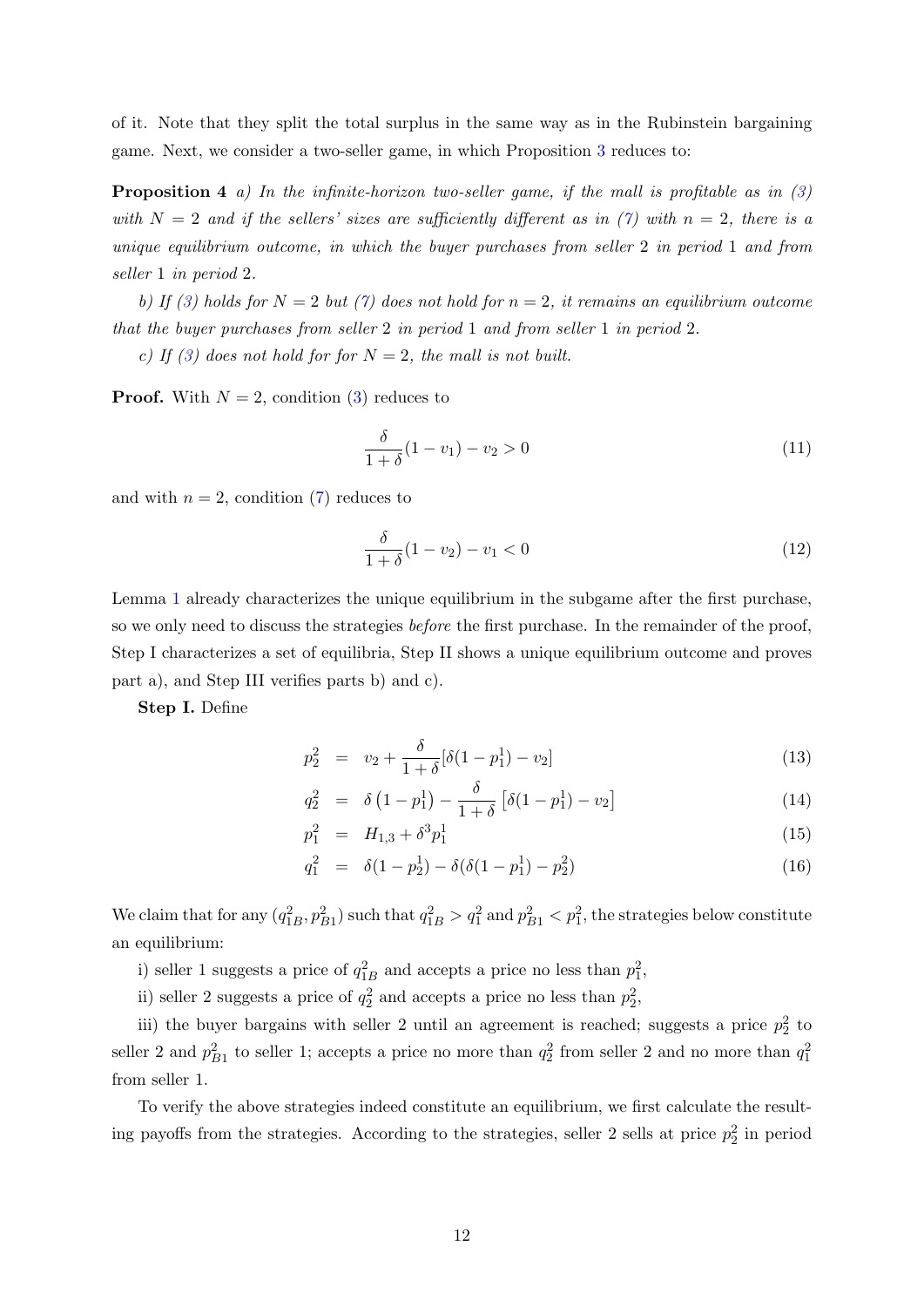1. Substituting  $p_2^2$  into [\(1\)](#page-5-1), we obtain seller 2's payoff

<span id="page-12-3"></span>
$$
\pi_2^* = v_2 + \frac{\delta}{1+\delta} \left[ \delta \frac{1}{1+\delta} (1-v_1) - v_2 \right] \tag{17}
$$

After seller 2 sells, Lemma [1](#page-10-0) shows that seller 1 sells at price  $p_1^1$  in period 2, so his payoff is

<span id="page-12-4"></span>
$$
\pi_1^* = v_1 + \delta \frac{\delta}{1+\delta} (1-v_1)
$$
\n(18)

Substituting  $p_2^2$  and  $p_1^1$  into [\(2\)](#page-5-2), we obtain the buyer's payoff

<span id="page-12-2"></span>
$$
\pi_B^* = \frac{1}{1+\delta} \left[ \delta \frac{1}{1+\delta} (1-v_1) - v_2 \right] \tag{19}
$$

Notice that the buyer and seller 2's surpluses  $\pi_B^*$  and  $\pi_2^* - v_2$  are positive due to [\(11\)](#page-11-1), and seller 1's surplus  $\pi_1^* - v_1$  is positive due to  $v_1 < 1$ .

Next, we verify that no player benefits from deviating. We can verify that  $q_1^2$  satisfies

<span id="page-12-0"></span>
$$
\delta(1 - p_2^1) - q_1^2 = \delta(\delta(1 - p_1^1) - p_2^2)
$$
\n(20)

where the left hand side is the buyer's payoff if she accepts price  $q_1^2$  from seller 1, and the right hand side is  $\delta \pi_B^*$ . Therefore, [\(20\)](#page-12-0) implies that the buyer is indifferent between accepting  $q_1^2$  and rejecting it. As a result, the buyer accepts prices no higher than  $q_1^2$  from seller 1. However, [\(12\)](#page-11-2) implies  $q_1^2 < v_1$ , so seller 1 cannot afford any price that the buyer accepts. Therefore, seller 1 suggests any price  $q_{1B}^2$  above the buyer's threshold of acceptance,  $q_1^2$ , and does not deviate.

The left hand side of [\(15\)](#page-11-3) is seller 1's payoff if he accepts  $p_1^2$ . The right hand side of (15) is  $\pi_1^*$ with two periods of delay, which is seller 1's payoff if he rejects  $p_1^2$ . Hence, the equation implies that seller 1 is indifferent between accepting  $p_1^2$  and rejecting it. As a result, seller 1 accepts a price no less than  $p_1^2$ . However, if the buyer offers any price higher than  $p_1^2$ , her payoff is lower than  $\frac{\delta}{1+\delta}(1-v_2) - p_1^2 \leq \frac{\delta}{1+\delta}$  $\frac{\delta}{1+\delta}(1-v_2)-v_1 < 0$ , where the first inequality is from  $p_1^2 \ge v_1$  and the second from [\(12\)](#page-11-2). Therefore, the buyer offers  $p_{B1}^2$  below seller 1's threshold of acceptance,  $p_1^2$ , and does not deviate.

We can rewrite  $(13)$  and  $(14)$  as

<span id="page-12-1"></span>
$$
p_2^2 = H_{2,1} + \delta q_2^2 \tag{21}
$$

$$
\delta\left(1-p_1^1\right) - q_2^2 = \delta(\delta(1-p_1^1) - p_2^2) \tag{22}
$$

According to [\(22\)](#page-12-1), the buyer is indifferent between accepting  $q_2^2$  from seller 2 and rejecting it. Hence, the buyer would not change her threshold of acceptance,  $q_2^2$ , and seller 2 would not change his offer  $q_2^2$ . According to [\(21\)](#page-12-1), seller 2 is indifferent between accepting  $p_2^2$  from the buyer and rejecting it. Hence, the seller would not deviate from her threshold of acceptance,  $p_2^2$ , and the buyer would not deviate from his offer  $p_2^2$ . Hence, there is no deviation and we prove the claim in Step I.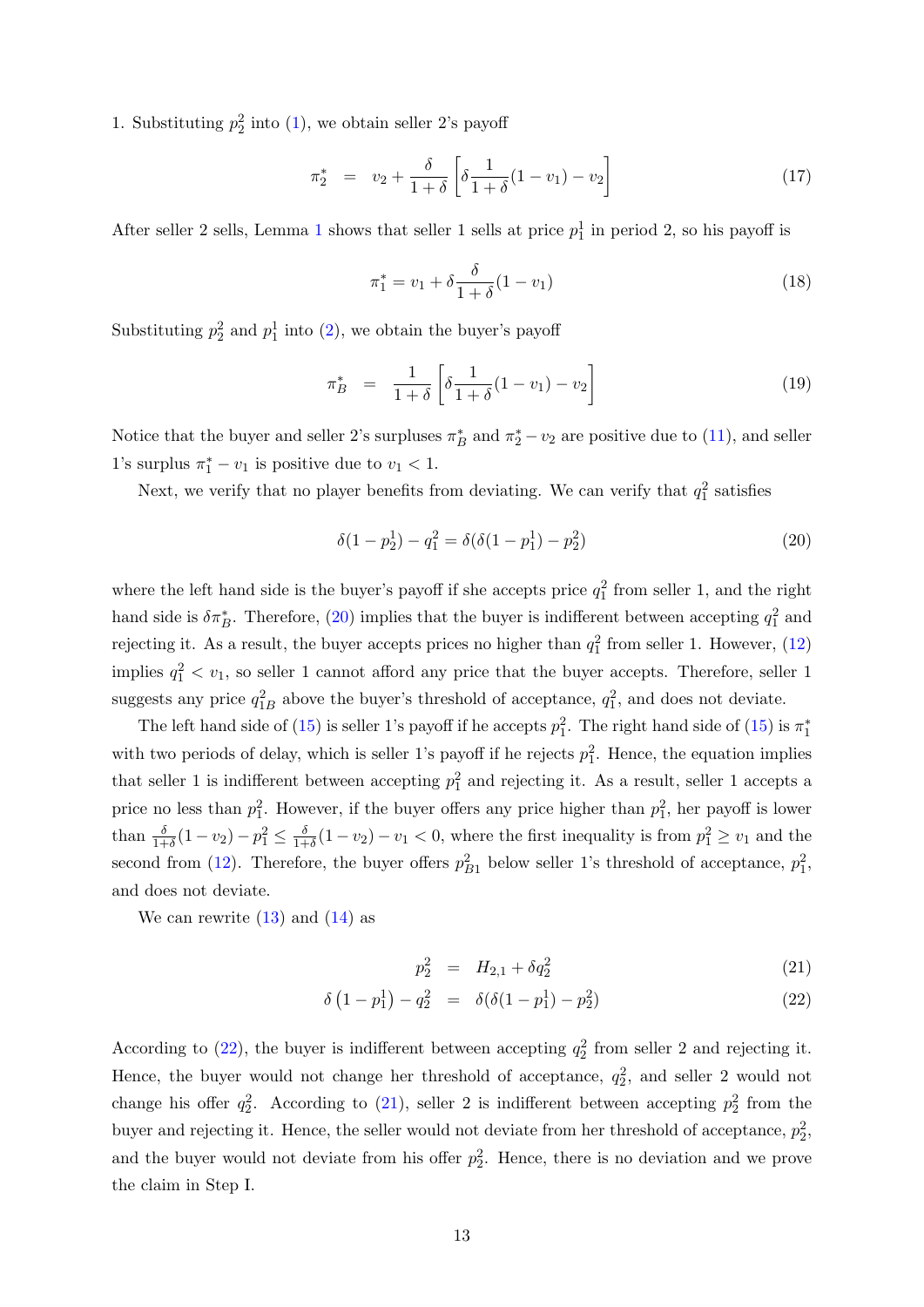Step II. We verify the uniqueness of equilibrium outcome. To prove this, we first show in Lemma [2](#page-24-0) that perpetual disagreement is not an equilibrium outcome. The proof is in the appendix. As a result, the first seller sells after a finite number of periods. We claim that the first seller must be seller 2. To see this, suppose seller 1 sells first in period  $t$ . Then, seller 2 sells in period  $t + 1$ . Similar to [\(19\)](#page-12-2), the buyer receives a payoff of

<span id="page-13-2"></span>
$$
\delta^{t-1} \frac{1}{1+\delta} \left[ \delta \frac{1}{1+\delta} (1-v_2) - v_1 \right]
$$

which is negative due to  $(12)$ . Therefore, the first seller must be seller 2.

As a result, whenever seller 2 and the buyer agree upon a price, the total surplus of these two players in every equilibrium is  $\delta(1-p_1^1)-v_2 \equiv S_{-1}$ , which is the total surplus  $\delta(1-v_1)-v_2$ minus seller 1's surplus received in the following period  $\delta(p_1^1 - v_1)$ . Hence, the bargaining game reduces to a bilateral bargaining game between seller 2 and the buyer to split a total surplus of  $S_{-1}$ . Thus, we can use the method for two-player bargaining games to show the uniqueness of equilibrium outcome. In particular, the rest of Step II follows closely Section 4.4.2 of [Fudenberg](#page-21-11) [and Tirole](#page-21-11) [\(1991\)](#page-21-11).[23](#page-13-0)

Recall that the buyer's surplus is her payoff, while a seller's surplus is his price minus his value. Now we define  $m_B$  and  $M_B$  as the infimum and supremum of the buyer's equilibrium surpluses in subgame  $\Gamma(B, 2)$ , in which the buyer offers to seller 2 in period 1.<sup>[24](#page-13-1)</sup> Let  $w_2$  and  $W_2$ be the infimum and supremum of seller 2's equilibrium surpluses in subgame  $\Gamma(B, 2)$ . Similarly, let  $m_2$  and  $M_2$  be the infimum and supremum of equilibrium seller 2's surpluses in subgame  $\Gamma(2, B)$ , and  $w_B$  and  $W_B$  be the infimum and supremum of the buyer's equilibrium surpluses in subgame  $\Gamma(2, B)$ .

Next, we prove the uniqueness of equilibrium outcome. In  $\Gamma(B, 2)$ , seller 2 will accept any price such that his surplus exceeds  $\delta M_2$ , since he cannot expect more than  $M_2$  in  $\Gamma(2, B)$ following his refusal. Hence,  $m_B \geq S_{-1} - \delta M_2$ . By the symmetric argument, the buyer accepts any price such that her surplus exceeds  $\delta M_B$ . Hence,  $m_2 \geq S_{-1} - \delta M_B$ .

Since seller 2 will never suggest a price such that the buyer's surplus exceeds  $\delta M_B$ , the buyer's surplus  $W_B$  in  $\Gamma(2, B)$  is at most  $\delta M_B$ . That is,  $W_B \leq \delta M_B$ .

Since seller 2 can obtain a surplus of at least  $m_2$  in  $\Gamma(2, B)$  by rejecting in  $\Gamma(B, 2)$ . Seller 2 will reject any price such that his surplus is below  $\delta m_2$ . Therefore, the buyer's highest equilibrium surplus in  $\Gamma(B, 2)$ ,  $M_B$ , satisfies  $M_B \le \max(S_{-1} - \delta m_2, \delta W_B) \le \max(S_{-1} - \delta m_2, \delta^2 M_B)$ . Next, we claim that  $\max(S_{-1} - \delta m_2, \delta^2 M_B) = S_{-1} - \delta m_2$ . If not, then we would have  $M_B \leq$  $\delta^2 M_B$ , implying  $M_B \leq 0$ . Then, because  $m_2$  cannot exceed  $S_{-1}$ , we have  $S_{-1}-\delta m_2 > M_B$ , contradicting the initial assumption  $\max(S_{-1} - \delta m_2, \delta^2 M_B) \neq S_{-1} - \delta m_2$ . Thus,  $M_B \leq S_{-1} - \delta m_2$ . By symmetry,  $M_2 \leq S_{-1} - \delta m_B$ . Combining these inequalities, we have  $m_B \geq S_{-1} - \delta M_2 \geq$  $S_{-1} - \delta(S_{-1} - \delta m_B)$  or  $m_B \geq S_{-1}/(1+\delta)$ , and  $M_B \leq S_{-1} - \delta m_B \leq S_{-1} - \delta(S_{-1} - \delta M_B)$ or  $M_B \leq S_{-1}/(1+\delta)$ ; because  $m_B \leq M_B$ , this implies  $m_B = M_B = S_{-1}/(1+\delta)$ . Similarly,

<span id="page-13-0"></span><sup>&</sup>lt;sup>23</sup>Specifically,  $m_i$ ,  $M_i$ ,  $w_i$  and  $W_i$  for  $i = B, 2$  in this paper correspond to their  $\underline{v}_i$ ,  $\overline{v}_i$ ,  $\underline{w}_i$  and  $\overline{w}_i$  for  $i = 1, 2$ .

<span id="page-13-1"></span> $24$ The infimum and supremum exist because of the existence of equilibria established in Step I.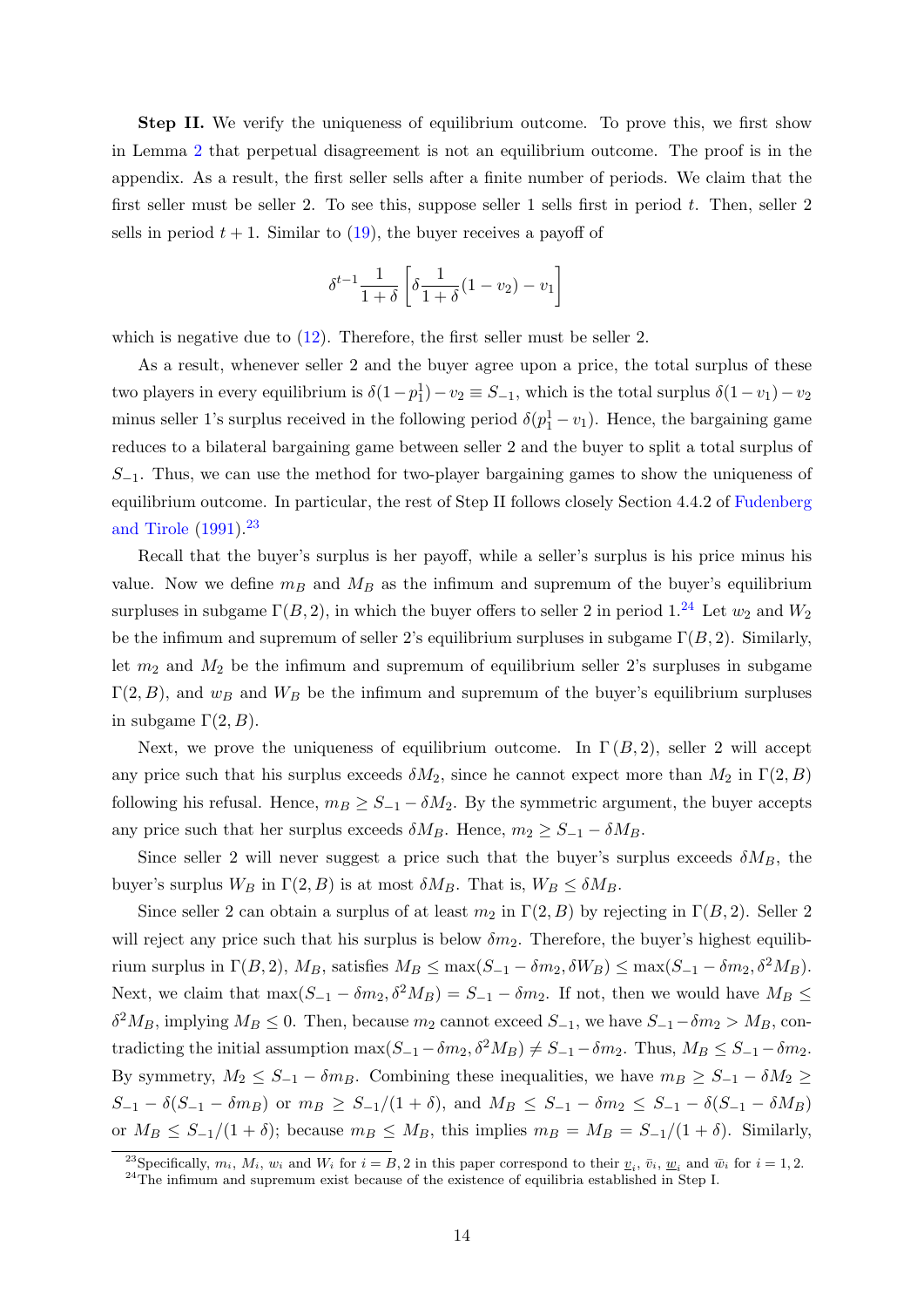$m_2 = M_2 = S_{-1}/(1+\delta)$ ,  $w_B = W_B = S_{-1}\delta/(1+\delta)$ , and  $w_2 = W_2 = S_{-1}\delta/(1+\delta)$ .

This shows that the equilibrium surpluses of the buyer and seller 2 are unique. Recall that the buyer's payoff is her surplus while a seller's surplus is his payoff minus his value, so their equilibrium payoffs are also unique and are given in [\(17\)](#page-12-3) and [\(19\)](#page-12-2) respectively. Notice that seller 2 and the buyer's total equilibrium payoff is  $\delta(1-p_1^1) - v_2$  with  $p_1^1$  defined in [\(8\)](#page-10-2), which means that seller 1, who is the second seller, sells in period 2 at price  $p_1^1$ . Therefore, seller 2 sells in period 1, and his equilibrium payoff in  $(17)$  implies that his selling price is  $p_2^2$  described in [\(13\)](#page-11-3). Hence, the equilibrium outcome must be  $(p_1^1, p_2^2, 2, 1)$ .

Step III. We prove parts b) and c). For part b), we start with the case in which

$$
\delta(1 - p_2^1) - v_1 < \delta^2[\delta(1 - v_1) - p_2^2] \tag{23}
$$

Consider the same strategies described in Step I. In Step I we use [\(12\)](#page-11-2) to show that there is a two-period delay in  $\Gamma(B, 1)$ . This delay remains under condition [\(23\)](#page-13-2). To see why, notice that in  $\Gamma(1, B)$ , the buyer is indifferent between accepting and rejecting  $q_1^2$ . Moreover, seller 1 offers  $q_1^2$  if

<span id="page-14-0"></span>
$$
q_1^2 - v_1 \ge \delta^2(p_1^1 - v_1) \tag{24}
$$

which means by offering  $q_1^2$ , which the buyer accepts, seller 1's surplus is no lower than that if there is no agreement in period 1. Substituting  $q_1^2$  described in [\(16\)](#page-11-3) into [\(24\)](#page-14-0), we can rewrite it as  $\delta(1-p_2^1)-v_1 \geq \delta[\delta(1-v_1)-p_2^2]$ , which is violated under condition [\(23\)](#page-13-2). Thus, there is no agreement in period 1 of  $\Gamma(1, B)$ .

Given no agreement in period 1 of  $\Gamma(1, B)$ , seller 1 in  $\Gamma(B, 1)$  is indifferent between accepting and rejecting  $p_1^2$ . Moreover, the buyer offers  $p_1^2$  if

<span id="page-14-1"></span>
$$
\delta(1 - p_2^1) - p_1^2 \ge \delta^2 \pi_B^* \tag{25}
$$

which means by offering  $p_1^2$  the buyer's payoff is no lower than that if she waits two periods and receives  $\pi_B^*$ . Substituting  $p_1^2$  into the above inequality, we obtain  $\delta(1-p_2^1)-v_1 \geq \delta^2(\delta(1-v_1)-p_2^2)$ , which is also violated under condition  $(23)$ . Thus, there is no agreement in periods 1 and 2 of  $\Gamma(B, 1)$ . Then, by the same argument in Step I, no player would deviate from the strategies described in the step. Hence, the outcome described in part a) remains an equilibrium outcome under condition [\(23\)](#page-13-2).

Next, we show that without [\(23\)](#page-13-2), the above equilibrium outcome remains. Consider the case in which

<span id="page-14-2"></span>
$$
\delta^2[\delta(1-v_1)-p_2^2] \le \delta(1-p_2^1)-v_1 < \delta[\delta(1-v_1)-p_2^2]
$$
\n(26)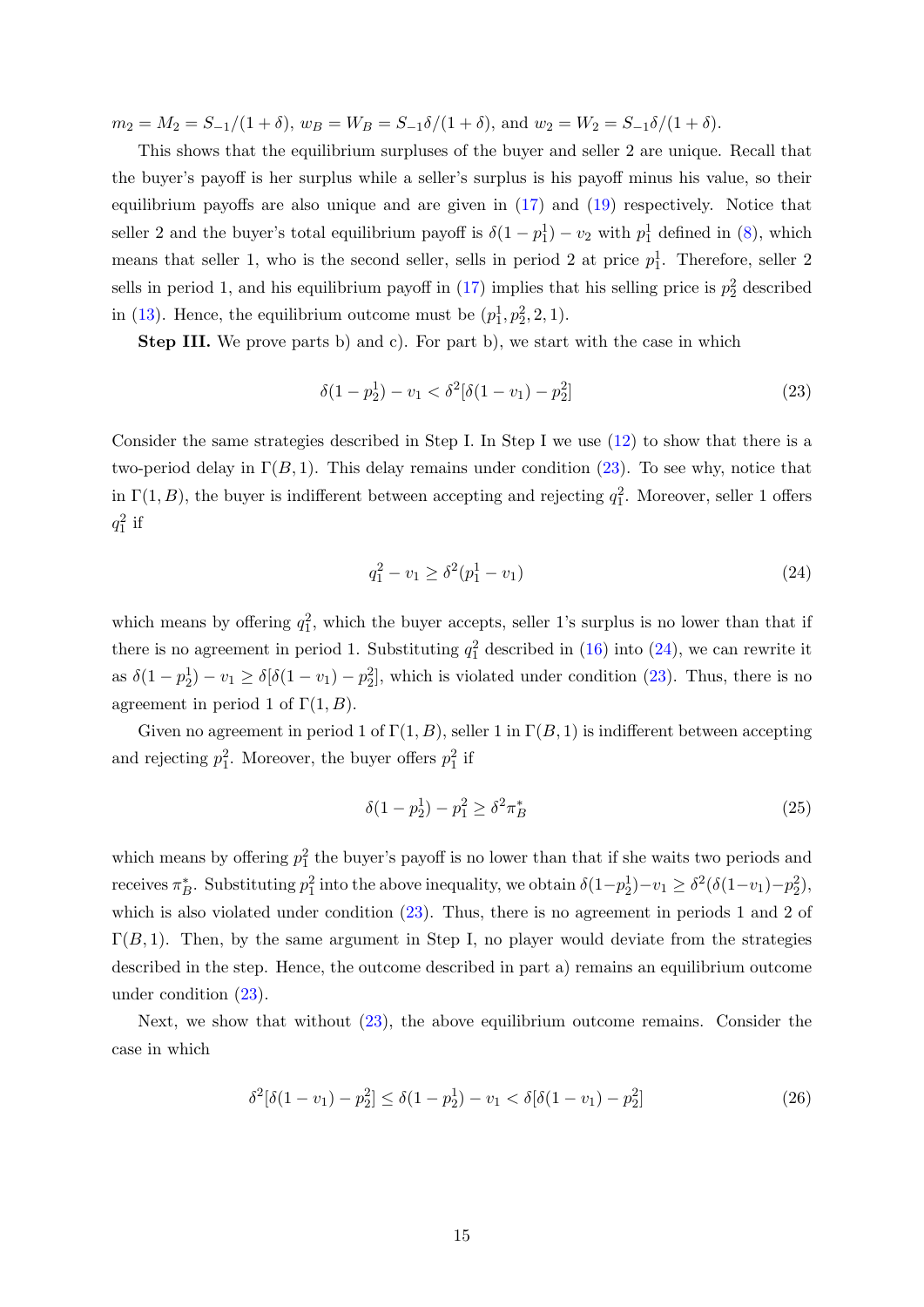In this case, [\(24\)](#page-14-0) remains being violated but [\(25\)](#page-14-1) becomes to hold. Therefore, the buyer offers  $p_1^2$  in period 1 of  $\Gamma(B, 1)$  and seller 1 accepts it. The resulting payoff for the buyer is

$$
\delta(1-p_2^1) - p_1^2 = \delta(1-p_2^1) - v_1 - \delta^3(p_1^1 - v_1)
$$
  
= 
$$
\delta(1-p_2^1) - v_1 - \delta^2[\delta(1-v_1) - p_2^2] + \delta^2 \pi_B^*
$$
  

$$
< \delta(1-p_2^1) - v_1 - \delta[\delta(1-p_2^1) - v_1] + \delta^2 \pi_B^*
$$
  

$$
< \delta(1-p_1^1) - v_2 - \delta[\delta(1-p_1^1) - v_2] + \delta^2 \pi_B^*
$$
  
= 
$$
\pi_B^*
$$

where the first equality is from [\(15\)](#page-11-3), the second from  $\pi_B^* = \delta(1 - p_1^1) - p_2^2$ , the last from [\(19\)](#page-12-2) and the first inequality from [\(26\)](#page-14-2). Thus, the buyer chooses to bargain with seller 2 first. Then, following the analysis for  $\Gamma(B, 2)$  in Step I, seller 2 sells in period 1 at price  $p_2^2$  and seller 1 sells in period 2 at price  $p_1^1$ . Consider another case in which

<span id="page-15-0"></span>
$$
\delta(1 - p_2^1) - v_1 \ge \delta[\delta(1 - v_1) - p_2^2]
$$
\n(27)

In this case, [\(24\)](#page-14-0) holds, which means in  $\Gamma(1, B)$  seller 1 offers  $q_1^2$  and the buyer accepts it. Moreover, in  $\Gamma(B, 1)$ , seller 1 is indifferent between accepting and rejecting a price of  $v_1 + \delta(q_1^2$ v<sub>1</sub>). In addition, the buyer offers this price if  $\delta(1-p_2^1) - [v_1 + \delta(q_1^2 - v_1)] \geq \delta^2 \pi_B^*$ . Substituting  $q_1^2$  and  $\pi_B^*$  into this inequality, we obtain  $\delta(1-p_2^1)-v_1 \geq \delta[\delta(1-p_2^1)-v_1]$ , which is always true. Thus, in the case with [\(27\)](#page-15-0), there is an agreement in period 1 of  $\Gamma(B, 1)$  and the buyer's payoff is  $\delta(1-p_2^1) - [v_1 + \delta(q_1^2 - v_1)] = (1 - \delta)[\delta(1-p_2^1) - v_1] + \delta^2 \pi_B^* < (1 - \delta)[\delta(1-p_1^1) - v_2] + \delta^2 \pi_B^* = \pi_B^*,$ where the last equality is from  $(19)$ . Therefore, the buyer also bargains with seller 2 first. Following the analysis for  $\Gamma(B, 2)$  in Step I, seller 2 sells in period 1 at price  $p_2^2$  and seller 1 sells in period 2 at price  $p_1^1$ , which completes the proof of part b).

Next, we prove part c). Suppose the mall is built if [\(3\)](#page-6-4) does not hold for  $N = 2$ . Then, as discussed in Step II, seller 2 must sell first. Suppose he sells in period  $t$ , then Lemma [1](#page-10-0) implies that seller 1 sells in period  $t + 1$ . Then, the total surplus for the buyer and seller 2 is  $S_{-1}$  in period t. Substituting  $p_1^1$  given in [\(8\)](#page-10-2) into the definition of  $S_{-1}$ , we obtain  $S_{-1} = \frac{\delta}{1+\delta}$  $\frac{\delta}{1+\delta}(1-v_1)-v_2,$ which is nonpositive if [\(3\)](#page-6-4) does not hold for  $N = 2$ . This means the buyer and seller 2's total surplus is nonpositive. Hence, they choose not to participate the bargaining and the mall cannot be built. This is a contradiction.  $\blacksquare$ 

We discuss below the main idea to prove the unique equilibrium outcome. Seller 2 always sells first because the buyer would receive a negative payoff if seller 1 sold first. Then, after seller 2's sale, everything in the resulting subgame is known according to the unique equilibrium of the Rubinstein bargaining game. As a result, the multilateral bargaining game reduces to a bilateral bargaining game between the buyer and seller 2. Thus, the rest of the proof is parallel to the proof of the unique equilibrium outcome in the Rubinstein bargaining game.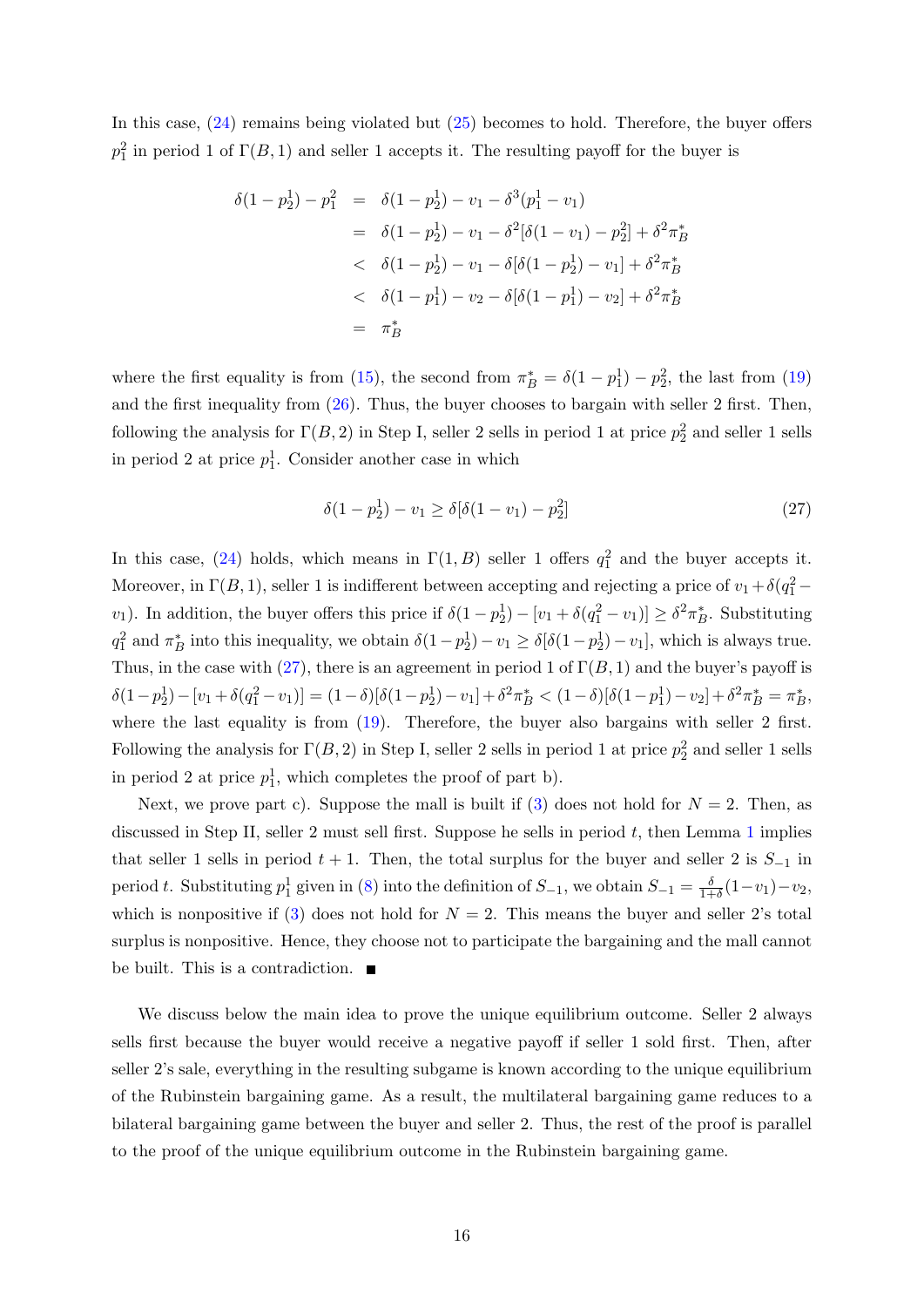Let us explain the implications of Proposition [4.](#page-11-0) Step I in its proof characterizes all the equilibria whose outcomes are  $(p_1^1, p_2^2, 2, 1)$ . Because the equilibrium outcome is unique according to Proposition [4,](#page-11-0) all the strategies are uniquely determined by backward induction except for  $q_{1B}^2$  and  $p_{B1}^2$ , the rejected offers. As a result, Step I also describes all the equilibria of  $\Gamma(B, 2)$ .

Next, we discuss the bargaining orders in the equilibria. If seller 1 sells first, the buyer and seller 1 split a surplus of  $\frac{\delta}{1+\delta}(1-v_2)-v_1$ , which is negative due to [\(12\)](#page-11-2). Therefore, seller 1 does not sell first. If the buyer deviates to bargain with seller 1 first, the resulting subgame is  $\Gamma(B,1)$ , which is a proper subgame of  $\Gamma(B,2)$ . Therefore, the equilibria and the equilibrium outcome are inherited from Step I. Specifically, if there is no agreement in period 1 or 2, then the buyer chooses seller 2 to bargain with and seller 2 sells in period 3 and seller 1 sells in period 4. As a result, there is delay of two periods and the payoffs are  $\pi_1^{*\prime} = H_{1,2} + \delta^2 \pi_1^*, \ \pi_2^{*\prime} = H_{2,2} + \delta^2 \pi_2^*$ and  $\pi_B^{*\prime} = \delta^2 \pi_B^*$ . This means that delay may arise if a "wrong" order is chosen. However, the "wrong" order does not arise in the equilibria because the buyer, by choosing the smaller seller to bargain with first, can avoid the delay and improve her payoff. Note that the delay is ensured by [\(12\)](#page-11-2), without which there may not be delay when the wrong order is chosen, and there may be multiple equilibrium outcomes with different bargaining orders, as will be shown in Section [3.2.](#page-16-0)

#### <span id="page-16-0"></span>3.2 Sellers of Similar Sizes

If the sellers are of similar sizes, [\(12\)](#page-11-2) may be violated, which is equivalent to

<span id="page-16-1"></span>
$$
\delta(1 - p_2^1) - v_1 > 0 \tag{28}
$$

1

Step III in the proof of Proposition [4](#page-11-0) already shows that the equilibrium outcome described in the proposition remains an equilibrium outcome. However, there are other equilibrium outcomes with different bargaining orders. Two other equilibria are described in the following two propositions. First, if we exchange sellers 1 and 2 in Step III in the proof of Proposition [4,](#page-11-0) we obtain a different set of equilibria. Specifically, swapping seller 1 and seller 2 in  $(13)-(16)$  $(13)-(16)$ , we obtain

$$
p_1^{2'} = v_1 + \frac{\delta}{1+\delta} [\delta(1-p_2^1) - v_1]
$$
  
\n
$$
q_1^{2'} = \delta (1-p_2^1) - \frac{\delta}{1+\delta} [\delta(1-p_2^1) - v_1
$$
  
\n
$$
p_2^{2'} = H_{2,3} + \delta^3 p_2^1
$$
  
\n
$$
q_2^{2'} = \delta(1-p_1^1) - \delta(\delta(1-p_2^1) - p_1^{2'})
$$

Condition [\(23\)](#page-13-2) in Step III implies that if the buyer deviates to bargain with seller 1 first, there is a two-period delay. Swapping sellers 1 and 2 in [\(23\)](#page-13-2), we obtain

<span id="page-16-2"></span>
$$
\delta(1 - p_1^1) - v_2 < \delta^2[\delta(1 - v_2) - p_1^{2\prime}] \tag{29}
$$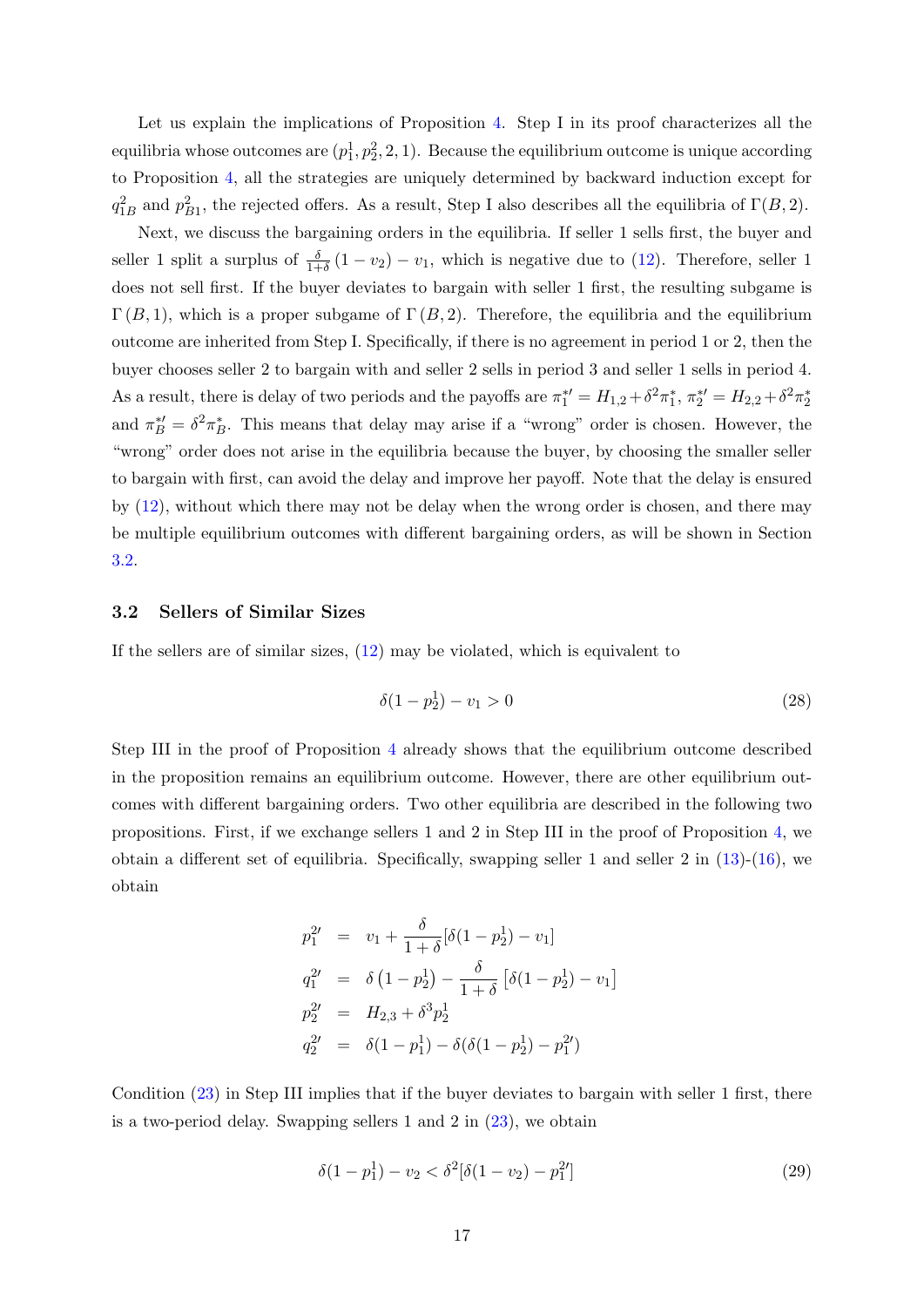Under this condition, the following proposition describe a set of equilibria, in which if the buyer deviates to bargain with seller 2 first, there is a two-period delay.

<span id="page-17-1"></span>**Proposition 5** In the infinite-horizon two-seller game, if  $(28)$  and  $(29)$  hold, then for any  $(q_{2B}^2, p_{B2}^2)$  such that  $q_{2B}^2 > q_2^2$  and  $p_{B2}^2 < p_2^2$ , the strategies below constitute an equilibrium:

- *i*) seller 1 accepts a price no less than  $p_1^{2'}$  and suggests a price of  $q_1^{2'}$ ,
- ii) seller 2 accepts a price no less than  $p_2^2$  and suggests a price of  $q_{2B}^2$ ,

iii) the buyer bargains with seller 1 before the first purchase; accepts a price no more than  $q_1^{2}$  from seller 1 and no more than  $q_2^{2}$  from seller 2; and suggests  $p_1^{2}$  to seller 1 and  $p_{B2}^{2}$  to seller 2.

The proof is the same as in Step III, so it is omitted here. In the equilibrium, seller 1 sells in period 1 and seller 2 sells in period 2, and the payoff is

<span id="page-17-2"></span>
$$
\pi_B^{*\prime} = \frac{1}{1+\delta} \left[ \frac{\delta}{1+\delta} (1-v_2) - v_1 \right] \tag{30}
$$

for the buyer,  $\pi_1^{*\prime} = v_1 + \frac{\delta}{1+\delta}$  $\frac{\delta}{1+\delta}$   $\left[\frac{\delta}{1+\delta}\right]$  $\frac{\delta}{1+\delta}(1-v_2)-v_1$  for seller 1, and  $\pi_2^{*\prime} = v_2 + \delta \frac{\delta}{1+\delta}$  $\frac{\delta}{1+\delta}(1-v_2)$  for seller 2. Note that there is no delay in the above equilibria, but there may be other equilibria with delay, which are characterized below.

<span id="page-17-0"></span>**Proposition 6** In the infinite-horizon two-seller game, if  $(23)$ ,  $(28)$  and  $(29)$  hold, the following strategies constitute an equilibrium:

- i) the buyer chooses to bargain with seller 1 in period 1;
- ii) everyone follows the strategies in Step I in the proof of Proposition  $\oint \ln \Gamma(B, 1);$

iii) if the buyer chooses to bargain with seller 2 first, then everyone follows the strategies in Proposition [5](#page-17-1) in  $\Gamma(B, 2)$ .

**Proof.** If [\(28\)](#page-16-1) holds, so does [\(11\)](#page-11-1). Then, according to Step III in the proof of Proposition [4,](#page-11-0) under conditions [\(11\)](#page-11-1) and [\(23\)](#page-13-2) the above strategies constitute an equilibrium in subgame  $\Gamma(B, 1)$ . As a result, this subgame has two periods of delay, after which the buyer switches to bargain with seller 2, then sellers 2 and 1 sell in periods 3 and 4 respectively. Thus, the buyer's payoff in  $\Gamma(B, 1)$  is  $\delta^2 \pi_B^*$  with  $\pi_B^*$  described in [\(19\)](#page-12-2).

According to Proposition [5,](#page-17-1) under conditions [\(28\)](#page-16-1) and [\(29\)](#page-16-2), the above strategies constitute an equilibrium in subgame in  $\Gamma(B, 2)$ . As a result, this subgame has two periods of delay, after which the buyer switches to bargain with seller 1, then sellers 1 and 2 sell in periods 3 and 4 respectively. Thus, the buyer's payoff in  $\Gamma(B, 2)$  is  $\delta^2 \pi_B^{*\prime}$  with  $\pi_B^{*\prime}$  described in [\(30\)](#page-17-2).

Hence, if the buyer bargains with seller 1 in period 1, the resulting subgame is  $\Gamma(B, 1)$ , in which her payoff is  $\delta^2 \pi_B^*$ . In contrast, if the buyer chooses seller 2 in period 1, the resulting subgame is  $\Gamma(B, 2)$ , in which her payoff is  $\delta^2 \pi_B^{*\prime}$ . Notice that  $\delta^2 \pi_B^* > \delta^2 \pi_B^{*\prime}$ , so the buyer prefers to bargain with seller 1 in period 1.  $\blacksquare$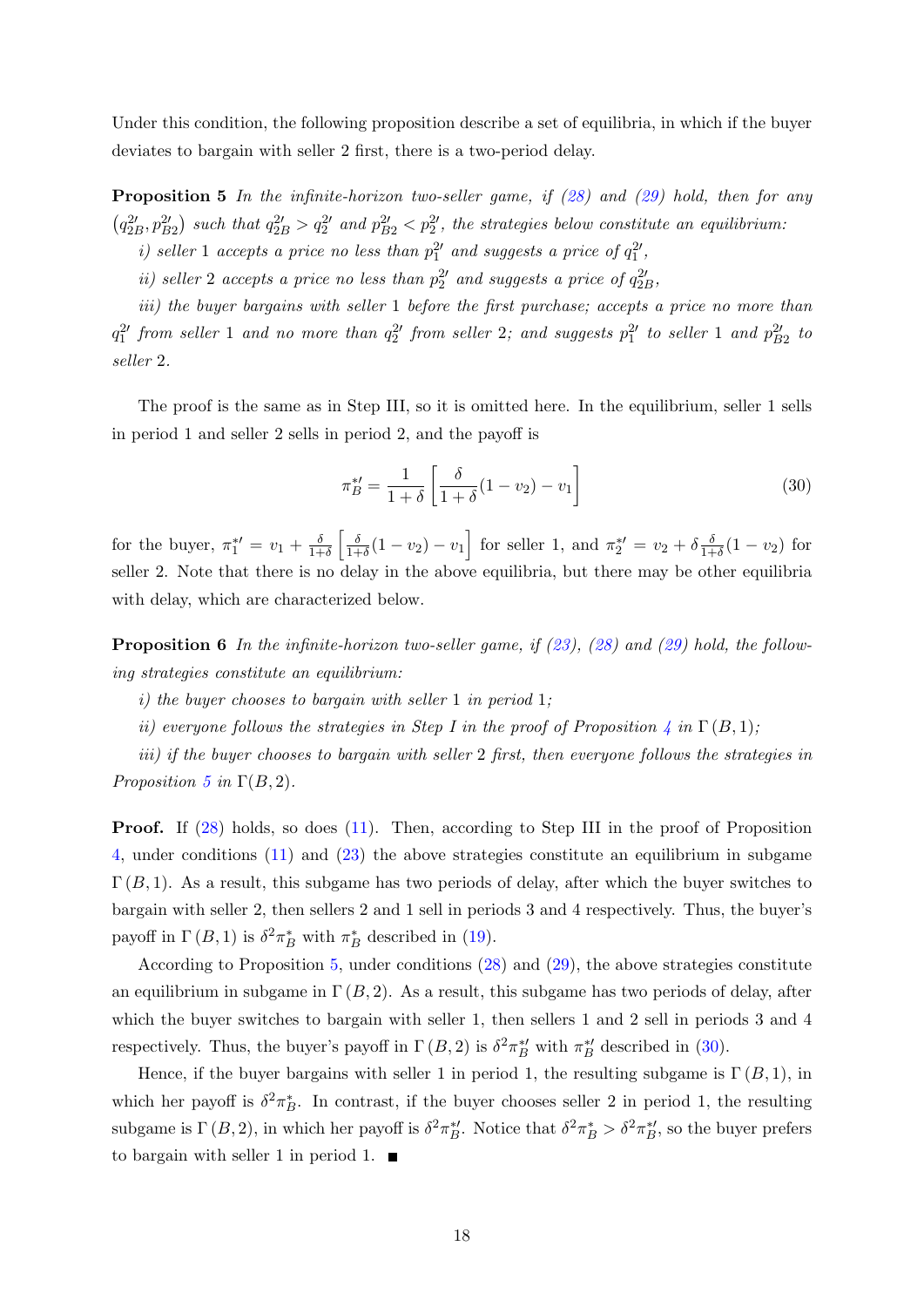Propositions [5](#page-17-1) and [6](#page-17-0) imply different bargaining orders: In Proposition [5,](#page-17-1) the buyer always bargains with seller 1, while in Proposition [6,](#page-17-0) the buyer first bargains with seller 1 then switches to seller 2. In the equilibria described in Proposition [6,](#page-17-0) there is no agreement in the first two periods and sellers 2 and 1 sell in periods 3 and 4 respectively. Thus, even though the bargaining game is of complete information, there may be delay in agreement. Several papers demonstrate delay in complete-information bargaining game. The reason discussed above is similar to [Cai](#page-21-3) [\(2000\)](#page-21-3). However, the reasons in [Haller and Holden](#page-21-12) [\(1990\)](#page-21-12) and [Fernandez and Glazer](#page-21-13) [\(1991\)](#page-21-13) are different. They consider two-person alternating bargaining games between a labor union and a firm, and the union can choose between production and strike when an offer is rejected. In an equilibrium with delay, the firm would rather wait several periods to avoid the "bad" equilibrium in which the union goes on strike once disagreement occurs. In our paper, production (building the mall) is not allowed while the bargaining is ongoing. Harvests are different to production in that the sellers receive them with certainty during the bargaining process.

Using the equilibrium payoffs in Propositions [4-](#page-11-0)[6](#page-17-0) as punishments, we can construct many other equilibria. Moreover, there is a continuum of equilibria without delays.[25](#page-18-1) However, it is difficult to find the full characterization of equilibria or equilibrium payoffs even for the twoseller game. To see the potential difficulty, notice that in order to find the full characterization, we need to find the minimum and maximum for each player's payoffs as in the three-person alternating bargaining game. $\frac{26}{5}$  $\frac{26}{5}$  $\frac{26}{5}$  Both the selling prices and the length of delay could affect the bounds. For example, seller 2's minimum payoff could be reached through a low selling price with a shorter delay or by a higher selling price but with a longer delay. Moreover, the two factors interact with each other and make the problem even more challenging. Since the maximum length of delay is very likely to be increasing in  $\delta$ , the difficulty remains even when  $\delta$ approaches 1. In an N-seller game, the above difficulty is amplified by the much larger number of possible selling orders.

# <span id="page-18-0"></span>4 Discussion and Applications

Inside vs. Outside Options Suppose instead of receiving a harvest, each seller  $i$  at the end of each period has an option to exit the game by selling his land in an outside market for a price of  $v_i$ . In contrast to the inside options studied above,  $v_i$  is referred as to the outside option of seller  $i$ . It is well-known that, whether an alternating bilateral bargaining game has inside options or outside options, the players split the surplus in the same way.[27](#page-18-3) Analogously, all of our results, Propositions [3](#page-9-4)[-6](#page-17-0) and Lemmas [1-](#page-10-0)[3,](#page-25-0) hold if each seller i's outside option is  $v_i$ . The modification of the proofs in our game is a straightforward generalization of that in the

<span id="page-18-1"></span> $^{25}$ A similar analysis is used in the three-person alternating bargaining game. See, for instance, [Herrero](#page-21-14) [\(1984\)](#page-21-14) and [Osborne and Rubinstein](#page-22-12) [\(1990\)](#page-22-12). The equilibria with delay also demonstrate different bargaining orders as in Propositions [5](#page-17-1) and [6,](#page-17-0) though they are not presented for the consideration of space.

<span id="page-18-3"></span><span id="page-18-2"></span> $^{26}$ See, for instance, [Herrero](#page-21-14) [\(1984\)](#page-21-14), or Section 3.13 (pp. 63-65) of [Osborne and Rubinstein](#page-22-12) [\(1990\)](#page-22-12).

 $27$  For example, Section 3.9.1 of [Osborne and Rubinstein](#page-22-12) [\(1990\)](#page-22-12) shows that the player who proposes first receives  $1/(1+\delta)$  fraction of the total surplus, and the other receives  $\delta/(1+\delta)$  of it.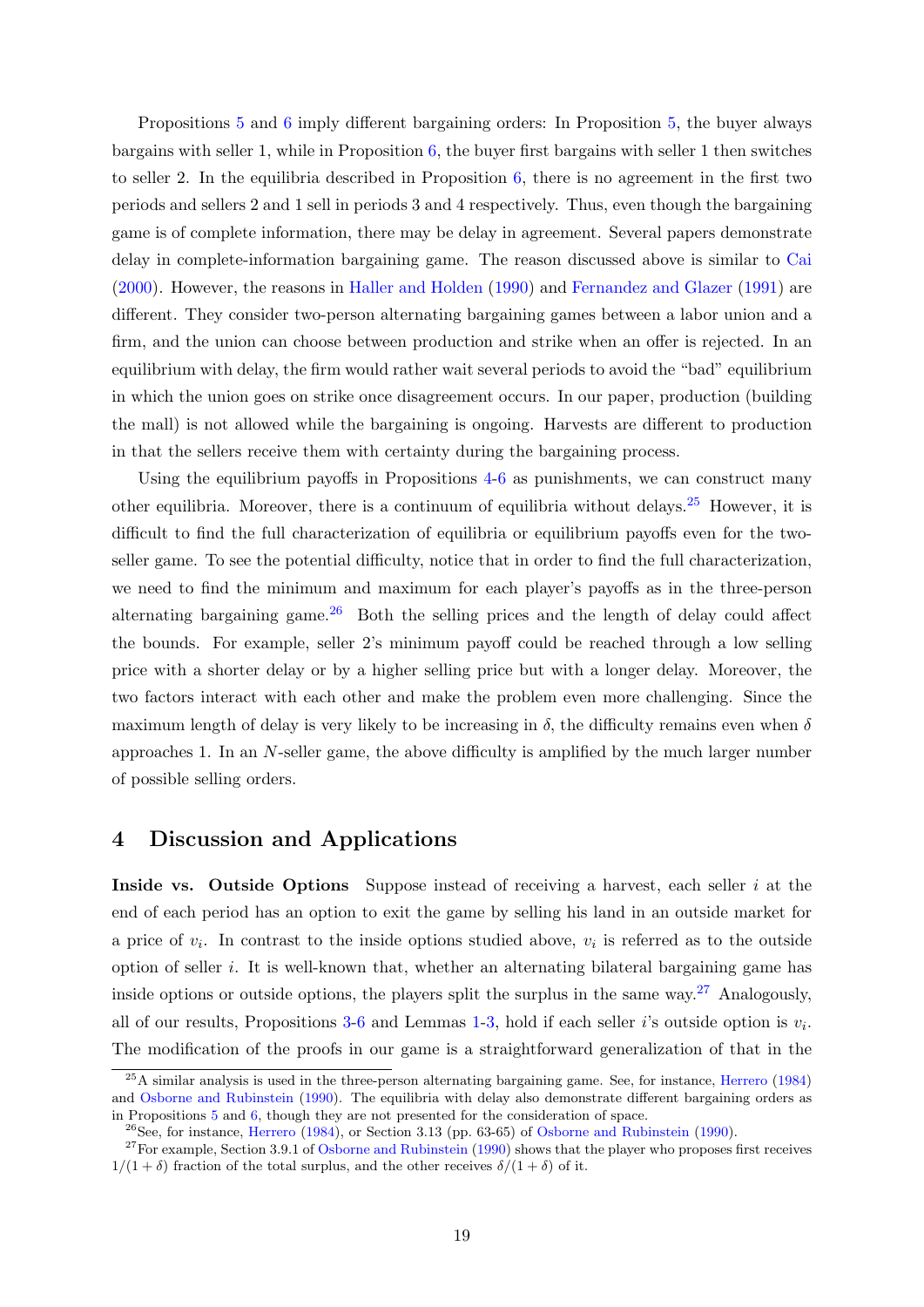bilateral bargaining game, so it is omitted here.

Coordination Among Sellers If the sellers can merge into a single agent who bargains on behalf of them, is it profitable to do so? The answer is no. To see this, suppose  $\delta \to 1$  and suppose two sellers are represented by an agent. Then, the agent bargains as if he is in the one-seller game with size  $v_1 + v_2$ , and the resulting surplus is  $(1 - v_1 - v_2)/2$  due to Lemma [1,](#page-10-0) which is lower than  $[(1 - v_1)3/2 - v_2]/2$ , the sum of the sellers' surpluses described in [\(17\)](#page-12-3) and [\(18\)](#page-12-4) if they bargain separately. The reason is that the buyer needs agreement from each seller, therefore each seller has "veto" power. If the sellers merge, there are less players with "veto" power, then their bargaining power is also reduced. Moreover, it may be beneficial for a seller to split his land and have several agents represent the different pieces.

Heterogeneous Discounting Although we focus on a common discount factor above, our analysis applies to heterogeneous discount factors. To see this, suppose that, in the two-seller game, the discount factors are  $\delta_1, \delta_2$ , and  $\delta_B$  for sellers 1, 2 and the buyer. Then, [\(8\)](#page-10-2) becomes  $p_i^1 = v_i + r_i (1 - v_i)$  where  $r_i = (1 - \delta_B) \delta_i / (1 - \delta_i \delta_B)$ , and equations [\(21\)](#page-12-1) and [\(22\)](#page-12-1) become  $p_2^2 = v_2 (1 - \delta_2) + \delta_2 q_2^2$  and  $\delta_B (1 - p_1^1) - q_2^2 = \delta_B (\delta_B (1 - p_1^1) - p_2^2)$ , which imply  $p_2^2 = v_2 + p_1^2$  $r_2(\delta_B(1-p_1^1)-v_2)$ . Then, if the buyer purchases from seller 2 in period 1 then from seller 1 in period 2, the equilibrium prices are  $p_1^1$  for seller 1 and  $p_2^2$  for seller 2, and similar to [\(19\)](#page-12-2), the buyer's payoff is  $\pi_B = \delta_B(1-p_1^1) - p_2^2 = (1-r_2)(\delta_B(1-r_1)(1-v_1) - v_2)$ . Similarly, if the buyer purchases from seller 1 in period 1 then from seller 2 in period 2, her payoff would be  $\pi'_B = (1 - r_1)(\delta_B(1 - r_2)(1 - v_2) - v_1)$ . Therefore, by the same proof for Proposition [4,](#page-11-0) we can generalize it as follows: If  $\delta_B(1-r_1)(1-v_1)-v_2>0$  and  $\delta_B(1-r_2)(1-v_2)-v_1<0$ , which are analogues of  $(11)$  and  $(12)$ , there is a unique equilibrium outcome, in which the buyer purchases from seller 2 in period 1 and from seller 1 in period 2. The other results can be generalized in the same way.

**Order of Offers** So far we assumes that the buyer makes the first offer in each round of bargaining, however, our result is not hinged upon this assumption. For instance, suppose  $\delta \to 1$ and the sellers make the first offer in each round of bargaining. Then, we can verify that the equilibrium prices and payoff are the same. What is important to our results is the inside/outside options, without which there could be multiple equilibria with different bargaining orders (see, for instance, [Cai](#page-21-10) [2003](#page-21-10) and [Li](#page-22-0) [2010\)](#page-22-0).

Beyond Perfect Complementarity Our analysis apply to some scenarios in which the lots are not perfect complements. For instance, consider a four-seller game in which sellers 1, 2, 3, 4 have values  $0 < v_4 < v_3 < v_2 < v_1$ . The buyer needs the land from sellers 1, 2, 3 or sellers 1, 2, 4 to build the mall, so the sellers are not perfect complements.<sup>[28](#page-19-0)</sup> Assume that there is a

<span id="page-19-0"></span><sup>&</sup>lt;sup>28</sup>For example, see "A Holdout Against Developers Leaves a Legacy," Seattle Journal, December 27, 2008 for a report on a boutique supermarket that was altered from its original design and built around a house whose owner refused to sell.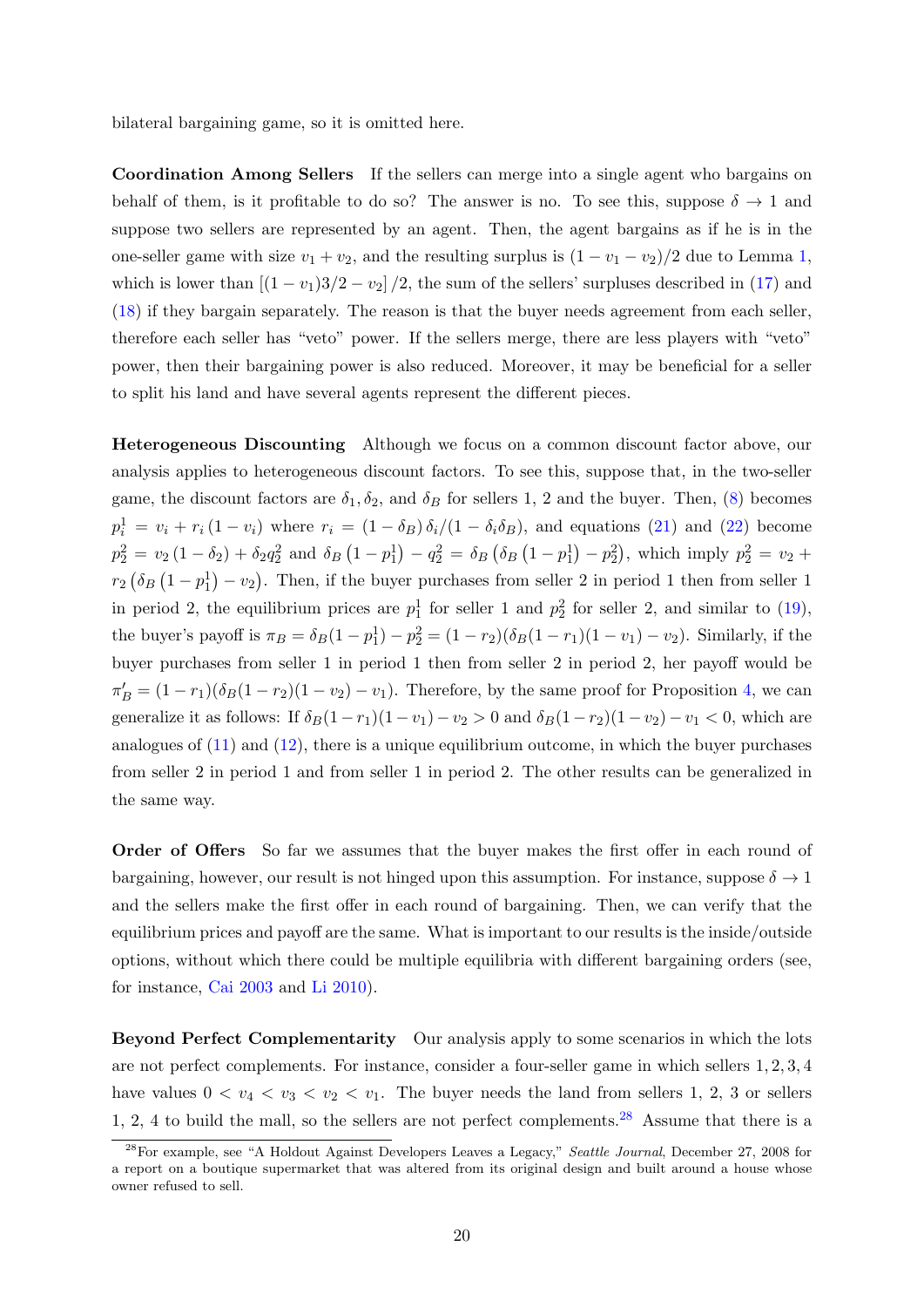finite horizon of 3 periods. By backward induction, we can verify that the prices must equal to the valuations because the sellers do not have time to make counter-offers.<sup>[29](#page-20-0)</sup> Then, the buyer's payoff is  $\pi_B = \delta(\delta(\delta(1-v_i)-v_i)-v_k)$ , where k, j and i are the first, second and third sellers. If the mall is built, it must be that  $\{i, j, k\} = \{1, 2, 3\}$  or  $\{1, 2, 4\}$ . Comparing the two possibilities, we can show that the buyer's payoff is maximized at  $\pi_B = \delta(\delta(\delta(1 - v_1) - v_2) - v_3)$ . Hence, the buyer also bargains with sellers in the order of increasing size. It is an interesting question to consider the equilibrium bargaining order with more sellers and longer horizons, but the setup would be quite different from the current one. If the lots are perfect substitutes, the buyer may prefer to bargain with the larger seller first. See, for instance, [Krasteva and Yildirim](#page-21-5) [\(2012\)](#page-21-5).

Cash-Offer vs. Contingent Contracts This paper considers cash-offer contracts, which are prevalent in the real estate business.<sup>[30](#page-20-1)</sup> In addition, it would be difficult to settle with a union on strike by a contract contingent on future events.<sup>[31](#page-20-2)</sup> If the buyer can use contingent contracts, with which the payments are not made until all the sellers have agreed, there are still equilibria with the bargaining order of increasing size. However, other bargaining orders may also arise in equilibria even under the assumptions in Proposition  $3.32$  $3.32$ 

Simultaneous vs. Sequential Offers In many situations, it is difficult or impossible for the buyer to ensure the sellers receive the offers simultaneously, and probably more difficult for sellers to reply simultaneously. If these simultaneous actions are possible, there is an equilibrium in which all the sellers agree in the first period because this game is of complete information. Therefore, we cannot compare bargaining orders in such a setup.

Applications and Other Extensions Besides land purchasing and the two other examples in the introduction, the model is also applicable to voting scenarios. For example, when a country wants to join a trade organization, it has to receive permission from all the respective existing members. The members have different attitudes toward the entry, and the member that prefers the entry least corresponds to the seller with largest size in our model. As a result, the applicant should start with the member who favors the entry most. Moreover, our model can be modified to study the voting situations where winning requires not only a minimum number of votes but also all the votes from voters with veto rights. Another extension is to allow some players to hide information such as the sellers' sizes, past offers or deal prices.<sup>[33](#page-20-4)</sup> It would be interesting to examine how bargaining orders affect the players' incentive to reveal their private information.

<span id="page-20-4"></span><span id="page-20-3"></span> $32$ See, for instance, [Suh and Wen](#page-22-14)  $(2009)$  and [Li](#page-22-0)  $(2010)$ .

<span id="page-20-0"></span> $^{29}$ Each player is assumed to participate if his/her surplus is nonnegative.

<span id="page-20-2"></span><span id="page-20-1"></span><sup>&</sup>lt;sup>30</sup>See "Nail House in Chongqing Demolished," China Daily, April 3, 2007.

<sup>&</sup>lt;sup>31</sup>In a strike bargaining started in 2005, the Northwest Airlines settled with the Aircraft Mechanics Fraternal Association (AMFA), which represented aircraft mechanics, janitors, and aircraft cleaners, in November 2006, then settled with the flight attendant union half a year later in May 2007. The agreements with AMFA were not conditional on the later negotiation. See [Pongrace](#page-22-13) [\(2007\)](#page-22-13) for more details.

<sup>&</sup>lt;sup>33</sup>[Noe and Wang](#page-22-5) [\(2004\)](#page-22-5) examine a bargaining game in which the negotiation history could be kept secret, and [Chowdhury and Sengupta](#page-21-8) [\(2012\)](#page-21-8) study how transparency of bargaining protocol affects outcome's efficiency.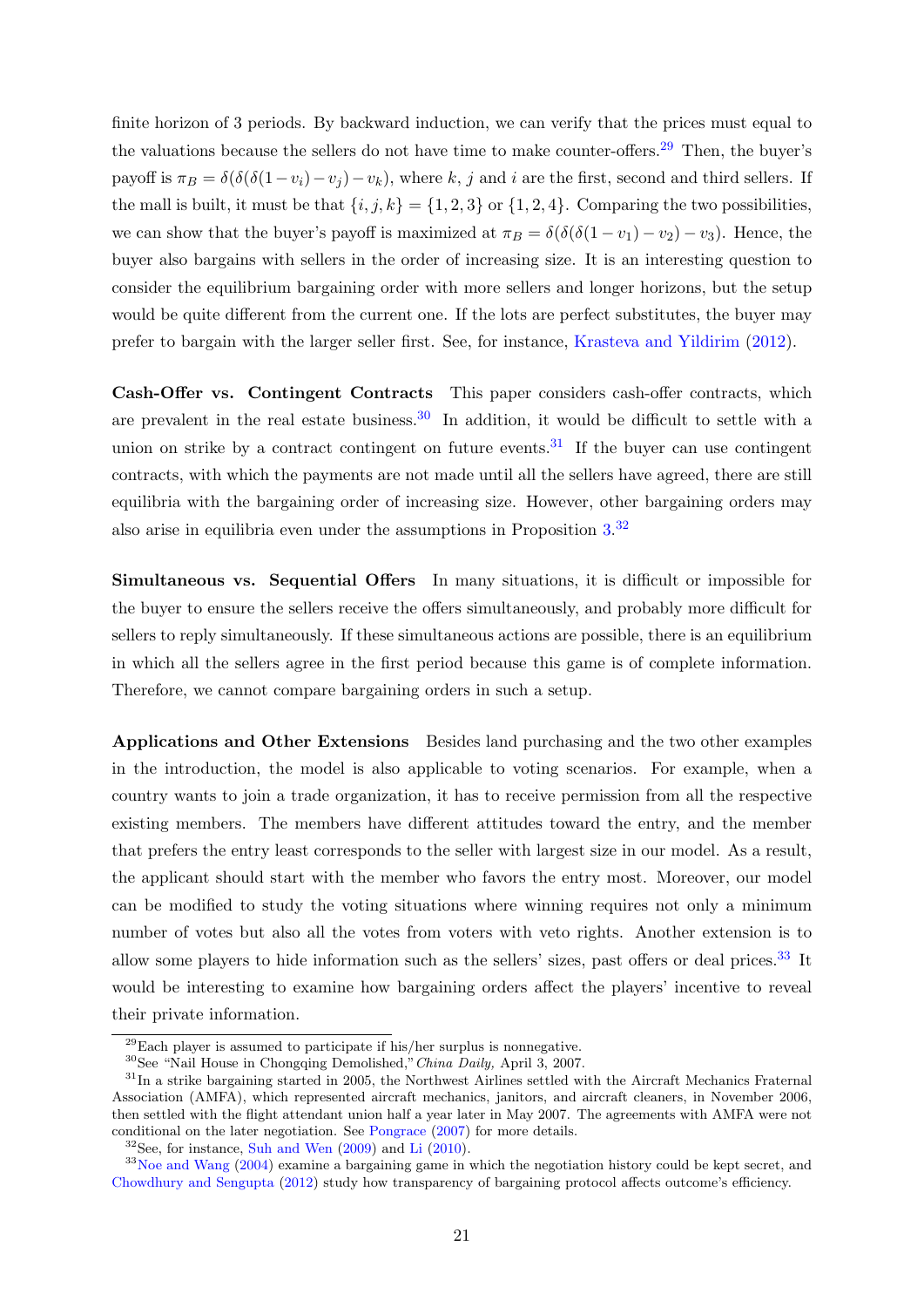# References

- <span id="page-21-0"></span>Admati, A. R. and Perry, M. (1987), "Strategic Delay in Bargaining," Review of Economic Studies, 54, pp. 345-364. (Not cited.)
- <span id="page-21-1"></span>Blanchard, O. and Kremer, M. (1997), "Disorganization," Quarterly Journal of Economics, 112, pp. 1091-1126. (Not cited.)
- <span id="page-21-2"></span>Bedrey, Ö. (2009) "Vertical Coordination through Renegotiation and Slotting Fee," mimeo. (Not cited.)
- <span id="page-21-3"></span>Cai, H. (2000), "Delay in Multilateral Bargaining under Complete Information," Journal of Economic Theory, 93, pp. 260-276. (Not cited.)
- <span id="page-21-10"></span>Cai, H. (2003), "Inefficient Markov Perfect Equilibria in Multilateral Bargaining," Economic Theory, 22, pp. 583-606. (Not cited.)
- <span id="page-21-4"></span>Chatterjee, K. and Kim, N. (2005), "Strategic Choice of Sequencing of Negotiations: A Model with One-Sided Incomplete Information," mimeo. (Not cited.)
- <span id="page-21-8"></span>Chowdhury, P. and Sengupta, K. (2012), "Transparency, Complementarity and Holdout" Games and Economic Behavior, 75, pp. 598-612. (Not cited.)
- <span id="page-21-9"></span>Coase, R. (1960), "The Problem of Social Cost," Journal of Law and Economics, 3, pp. 1-44. (Not cited.)
- <span id="page-21-13"></span>Fernandez, R. and Glazer, J. (1991), "Striking for a Bargaining Between Two Completely informed Agents," American Economic Review, 81, pp. 240-252. (Not cited.)
- <span id="page-21-6"></span>Fershtman, C. (1990), "The Importance of the Agenda in Bargaining," Games and Economic Behavior, 2, pp. 220-238. (Not cited.)
- <span id="page-21-7"></span>Flamini, F. (2007), "First Things First? The Agenda Formation Problem for Multi-issue Committees," Journal of Economic Behavior and Organization, 63, pp. 138-157. (Not cited.)
- <span id="page-21-11"></span>Fudenberg, D. and Tirole, J. (1991), Game Theory, MIT Press. (Not cited.)
- <span id="page-21-12"></span>Haller, H. and Holden, S. (1990), "A Letter to the Editor on Wage Bargaining," Journal of Economic Theory, 52, pp. 232-236. (Not cited.)
- <span id="page-21-14"></span>Herrero, M. (1984), "Bargaining and Involuntary Unemployment," mimeo, London School of Economics. (Not cited.)
- <span id="page-21-5"></span>Krasteva, S. and Yildirim, H. (2012), "Payoff Uncertainty, Bargaining Power, and the Strategic Sequencing of Bilateral Negotiations," RAND Journal of Economics, 43, pp. 514-536. (Not cited.)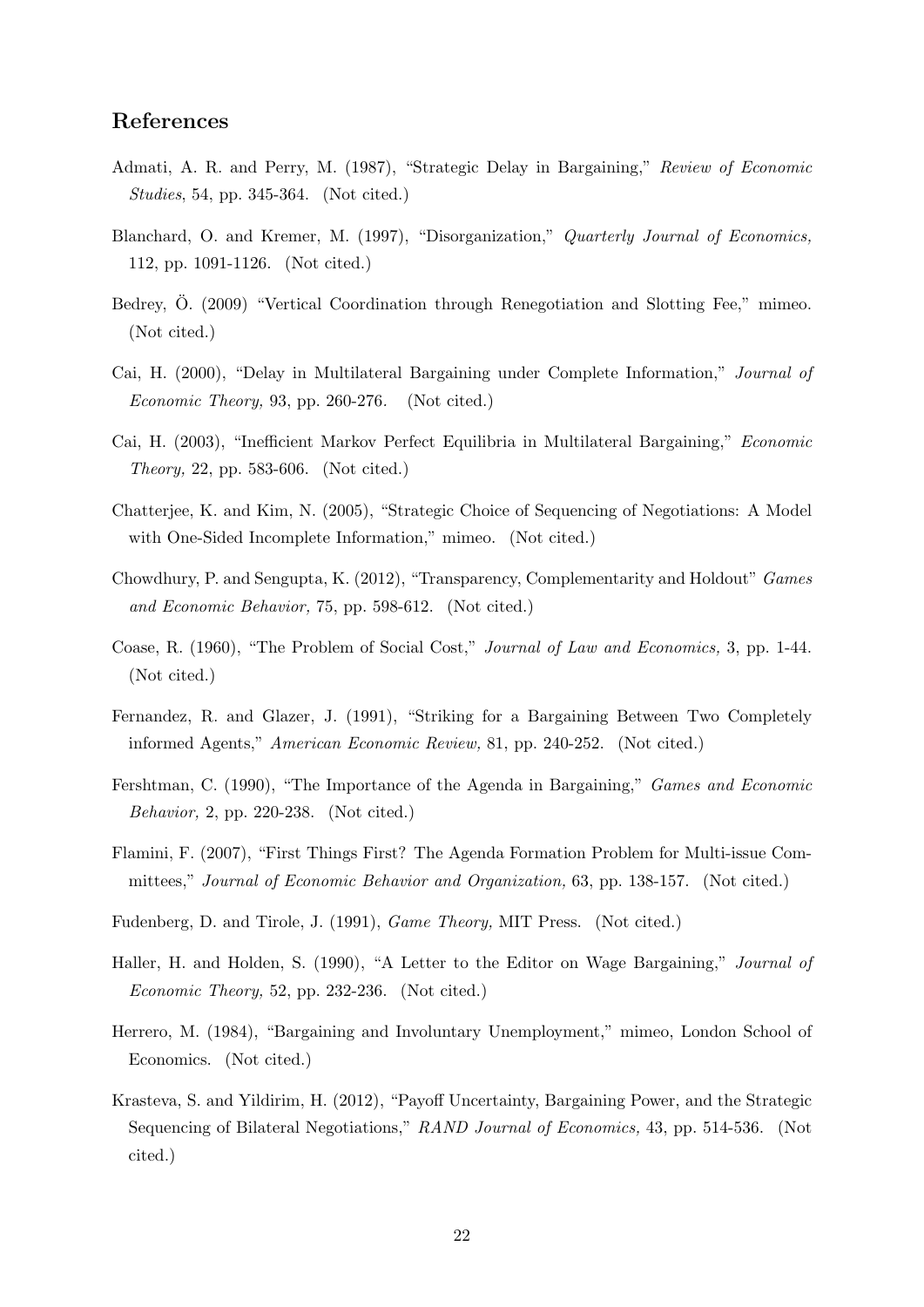- <span id="page-22-11"></span>Krishna, V. and Serrano, R. (1996), "Multilateral Bargaining," Review of Economic Studies, 63, pp. 61-80. (Not cited.)
- <span id="page-22-0"></span>Li, D. (2010), "One-to-Many Bargaining with Endogenous Protocol," mimeo. (Not cited.)
- <span id="page-22-9"></span>Mailath, S. D. and Postlewaite, A. (1990), "Asymmetric Information Bargaining Problems with Many Agents," Review of Economics Studies, 57, pp. 351-367. (Not cited.)
- <span id="page-22-10"></span>Menezes, F. and Pitchford, R. (2004), "A Model of Seller Holdout," Economic Theory, 24, pp. 231-253. (Not cited.)
- <span id="page-22-1"></span>Manea, M. (2017), "Intermediation and Resale in Networks," Journal of Political Economy, forthcoming. (Not cited.)
- <span id="page-22-2"></span>Muthoo, A. (1999), Bargaining Theory with Applications, Cambridge University Press. (Not cited.)
- <span id="page-22-5"></span>Noe, T. H. and Wang, J. (2004), "Fooling All of the People Some of the Time: A Theory of Endogenous Sequencing in Confidential Negotiations," Review of Economic Studies, 71, pp. 855-881. (Not cited.)
- <span id="page-22-12"></span>Osborne, M. J. and Rubinstein, A. (1990), Bargaining and Markets, Academic Press. (Not cited.)
- <span id="page-22-13"></span>Pongrace, D. (2007), "Profiles of Significant Collective Bargaining Disputes in 2006," U.S. Bureau of Labor Statistics. (Not cited.)
- <span id="page-22-3"></span>Perry, M. and Reny, P. (1993), "A Non-Cooperative Bargaining Model with Strategically Timed Offers," Journal of Economic Theory, 59, pp. 50-77. (Not cited.)
- <span id="page-22-8"></span>Reinhard, J. and Matthias, G. (2001), "Optimizing Multi-stage Negotiations," Journal of Economic Behavior and Organization, 45, pp. 155-173. (Not cited.)
- <span id="page-22-6"></span>Rubinstein, A. (1982), "Perfect Equilibrium in a Bargaining Model," Econometrica, 50, pp. 97-109. (Not cited.)
- <span id="page-22-4"></span>Stole, L. and Zwiebel, J. (1996), "Intra-Firm Bargaining under Non-Binding Contracts," Review of Economic Studies, 63, pp. 375-410. (Not cited.)
- <span id="page-22-14"></span>Suh, S. and Wen, Q. (2009), "A Multi-Agent Bilateral Bargaining Model with Endogenous Protocol," Economic Theory, 40, pp. 203-226. (Not cited.)
- <span id="page-22-7"></span>Winter, E. (1997), "Negotiation in Multi-Issue Committees," Journal of Public Economics, 65, pp. 323-342. (Not cited.)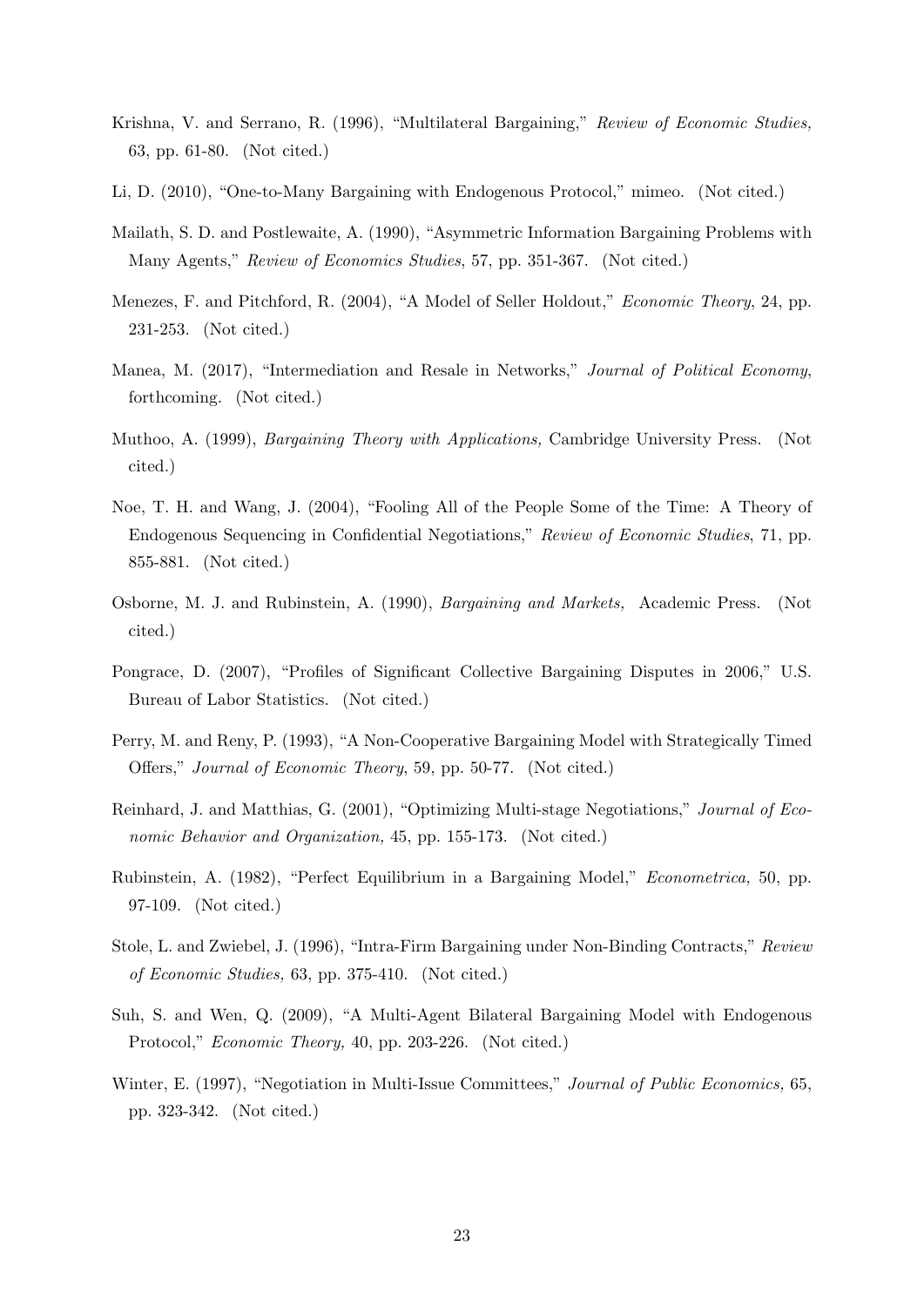# Appendix

**Proof of Proposition [2.](#page-6-3)** We prove it for  $N = 2$  and the proof for  $N > 2$  is similar. We use Proposition [1](#page-6-1) and its proof as a building block to prove Proposition [2.](#page-6-3) Specifically, we use the following properties established in the online appendix: $34$ 

i) Suppose the buyer and seller 1 participate the one-seller game with horizon  $T \geq 1$ , then the mall is built, and the buyer's equilibrium payoff converges to  $\pi_{B,\infty}^1 = (1 - v_1)/(1 + \delta)$  as  $T\rightarrow\infty.$ 

ii) In the two-seller game, if the mall is built for horizon T, it is also built for horizon  $T + 2$ , and  $\pi^2_{B,T+2} = (\delta \pi^1_{B,T+1} - v_2) - \delta (\delta \pi^1_{B,T} - v_2) + \delta^2 \pi^2_{B,T}$ .

iii) In the two-seller game, the mall is built for an even horizon  $T \geq 4$  if and only if  $\delta \pi_{B,T-2}^1 - v_2 > \delta(\delta \pi_{B,T-3}^1 - v_2)$ . Moreover, if the mall is built for the even horizon  $T, \pi_{B,T+2}^2 <$  $\pi^2_{B,T}$ .

iv) In the two-seller game, the mall is built for an odd horizon  $T \geq 3$  if and only if  $\delta \pi^1_{B,T-1}$  $v_2 > \delta(\delta \pi_{B,T-2}^1 - v_2)$ . Moreover, if the mall is built for the odd horizon  $T$ ,  $\pi_{B,T+2}^2 > \pi_{B,T}^2$ .

Property i) implies that as  $T \to \infty$ , the buyer and seller 1 split the total surplus  $1 - v_1$  as in the Rubinstein bargaining game, i.e.,  $1/(1 + \delta)$  of the surplus goes to the buyer and  $\delta/(1 + \delta)$ of it to the seller. Property ii) provides a recursive formula of the buyer's equilibrium payoffs. According to properties iii) and iv), the buyer's equilibrium payoffs for even (odd) horizons are a decreasing (increasing) sequence.

Consider Proposition [2](#page-6-3) for even horizons first. Notice that ii) implies that the condition for the mall to be built becomes weaker for longer even horizons. In addition, if an even  $T \to \infty$ , the condition in iii) becomes  $\delta \pi_{B,\infty}^1 - v_2 > \delta(\delta \pi_{B,\infty}^1 - v_2)$ , which is equivalent to [\(3\)](#page-6-4) for  $N = 2$ . Hence, for all even horizons, [\(3\)](#page-6-4) is the weakest condition for the mall to be built. In other words, if [\(3\)](#page-6-4) does not hold, the mall is not built for any even horizon.

Recall that the condition for the mall to be built is weaker with longer even horizons and that the limiting condition is [\(3\)](#page-6-4) if an even  $T \to \infty$ , so there is an even  $T_e^2$  such that the mall is built for even horizons  $T > T_e^2$ , where the superscript represents the number of sellers in the game. Moreover, iii) implies that the buyer's equilibrium payoffs  $\{\pi^2_{B,T}\}$  for even horizons  $T > T_e^2$  is a decreasing sequence with a lower bound at 0, so it converges. Moreover, ii) implies  $\lim_{2t\to\infty} \pi_{B,2t}^2 = (\delta \pi_{B,\infty}^1 - v_2) - \delta(\delta \pi_{B,\infty}^1 - v_2) + \delta^2 \lim_{2t\to\infty} \pi_{B,2t}^2$ , so  $\lim_{2t\to\infty} \pi_{B,2t}^2 = \frac{1}{1+t}$  $\frac{1}{1+\delta}(\delta \pi_{B,\infty}^1$  $v_2$ ). Because seller 1 sells in period 2 according to Proposition [1,](#page-6-1) the payoff for the buyer is  $\pi_{B,2t}^2 = \delta \pi_{B,2t-1}^1 - p_{2,2t}^2$ . Therefore,  $p_{2,2t}^2$  also converges and  $\lim_{2t \to \infty} p_{2,2t}^2 = v_2 + \frac{\delta}{1+t}$  $\frac{\delta}{1+\delta}(\delta \pi_{B,\infty}^1-v_2).$ 

Consider odd horizons. Similar to the even horizons, using properties ii) and iv), we can show that if [\(3\)](#page-6-4) does not hold, the mall is not built for any odd horizon. Moreover, there is also an odd  $T_o^2$  such that the mall is built for odd horizons  $T > T_o^2$ . Property iv) implies that the buyer's equilibrium payoffs  $\{\pi^2_{B,T}\}$  for odd horizons  $T>T_o^2$  is an increasing sequence with an

<span id="page-23-0"></span><sup>&</sup>lt;sup>34</sup>In the online appendix, see Claim 1 for i), Claim 11 for ii), Claims 6 and 10 for the conditions for the mall to be built in iii) and iv), and Claim 11 for the payoff comparisons in iii) and iv).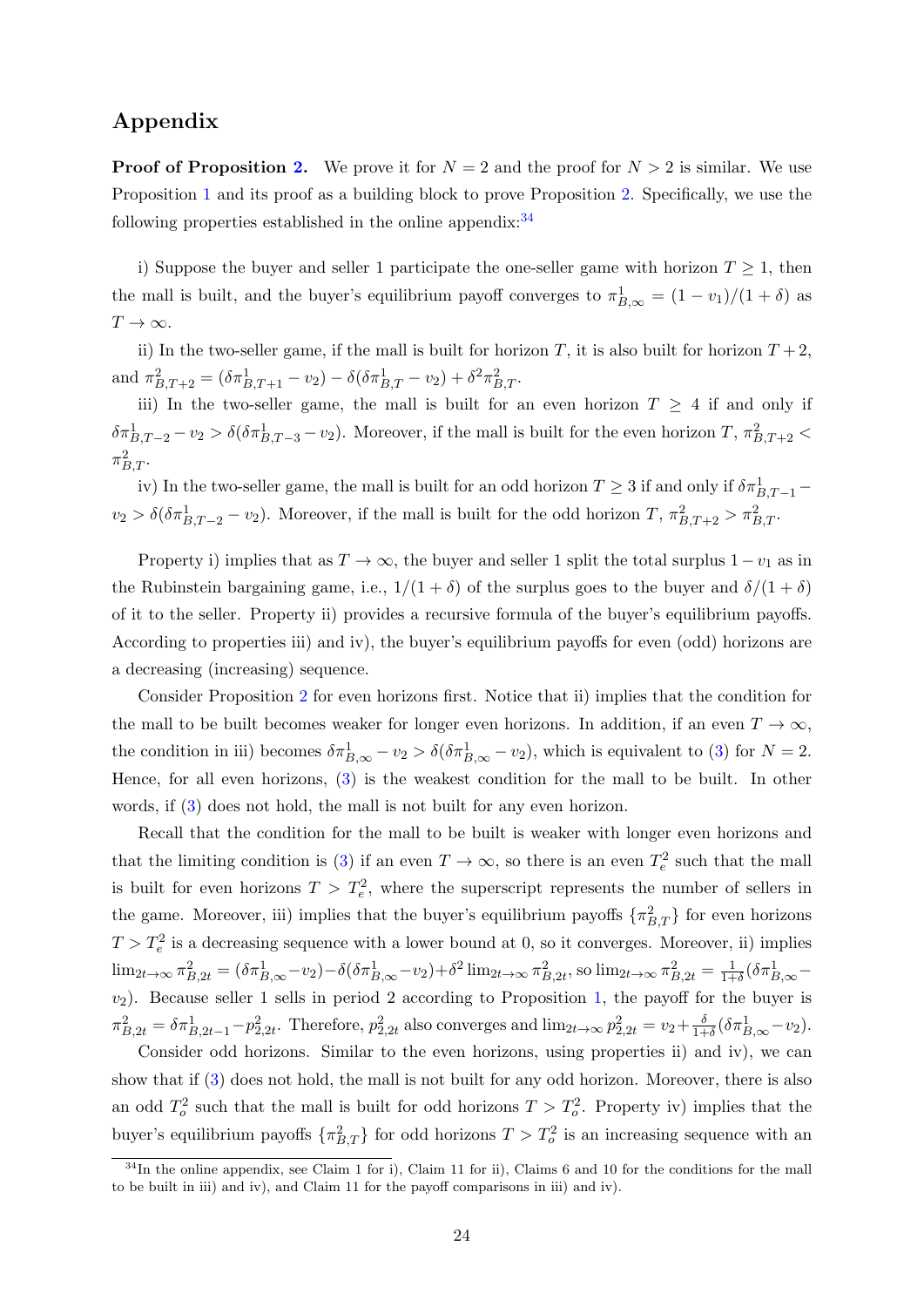upper bound at 1, so it converges. Then, similar to the even horizons, we can use ii) to show that  $\lim_{2t+1\to\infty} \pi_{B,2t+1}^2 = \frac{1}{1+1}$  $\frac{1}{1+\delta}(\delta \pi_{B,\infty}^1 - v_2)$  and  $\lim_{2t+1 \to \infty} p_{2,2t+1}^2 = \frac{\delta}{1+\delta}$  $\frac{\delta}{1+\delta}(\delta \pi_{B,\infty}^1 - v_2).$ 

Hence, combining the results for even and odd horizons, we have  $\lim_{T\to\infty} \pi_{B,T}^2 = \frac{1}{1+\epsilon}$  $\frac{1}{1+\delta}(\delta \pi_{B,\infty}^1$  $(v_2)$  and  $\lim_{T\to\infty} p_{2,T}^2 = v_2 + \frac{\delta}{1+1}$  $\frac{\delta}{1+\delta}(\delta \pi_{B,\infty}^1 - v_2)$ . Similarly, we can prove  $\lim_{T \to \infty} \pi_{B,T}^N = \frac{1}{1+\delta}$  $\frac{1}{1+\delta} \left( \delta \pi_{B,\infty}^{N-1} - \right.$  $(v_N)$  and  $\lim_{T\to\infty} p_{N,T}^N = v_N + \frac{\delta}{1+\delta}$  $\frac{\delta}{1+\delta}(\delta \pi_{B,\infty}^{N-1} - v_N).$ 

**Proof of Corollary [1.](#page-7-2)** If  $N = 2$ , condition [\(3\)](#page-6-4) becomes  $\frac{\delta}{1+\delta}(1-v_1)-v_2 > 0$ . As in property i), the buyer's equilibrium payoff in the one-seller game satisfies  $\lim_{T\to\infty} \pi_{B,T}^1 = \frac{1}{1+\epsilon}$  $\frac{1}{1+\delta}(1-v_1)$ . Then, Proposition [2](#page-6-3) implies that  $\lim_{T\to\infty} \pi_{B,T}^2 = \frac{1}{1+1}$  $\frac{1}{1+\delta}(\delta \lim_{T\to\infty} \pi^1_{B,T} - v_2) = \frac{1}{1+\delta}(\frac{\delta}{1+\delta})$  $\frac{\delta}{1+\delta}(1-v_1)-v_2)$ and  $\lim_{T\to\infty} p_{2,T}^2 = v_2 + \frac{\delta}{1+1}$  $\frac{\delta}{1+\delta}(\delta \lim_{T \to \infty} \pi_{B,T}^1 - v_2) = v_2 + \frac{\delta}{1+\delta}$  $\frac{\delta}{1+\delta}(\frac{\delta}{1+\delta}$  $\frac{\delta}{1+\delta}(1-v_1)-v_2).$ 

The remainder of the appendix studies the bargaining game with an infinite horizon. The lemma below is used in Step II in the proof of Proposition [4.](#page-11-0)

<span id="page-24-0"></span>**Lemma 2** In the infinite-horizon two-seller game, if  $(11)$  and  $(12)$  hold, perpetual disagreement does not arise in the subgame given every player's participation.

Proof. Suppose otherwise that there is an equilibrium with perpetual disagreement, then the buyer's payoff is 0. We show below that the buyer can deviate and obtain a positive payoff by bargaining with seller 2 first.

First, the payoff of seller 2 in the subgame  $\Gamma(2, B)$  is at most  $\delta(1-p_1^1)$ . To see this, notice that in  $\Gamma(2, B)$ , seller 2 offers to the buyer in period 1. If there is perpetual disagreement in  $\Gamma(2, B)$ , seller 2's payoff is  $\pi_2 = v_2$ , which is lower than  $\delta(1-p_1^1)$  due to the expression of  $p_1^1$  in [\(8\)](#page-10-2) and condition [\(11\)](#page-11-1). Thus, the claim is true in this case.

If there is an agreement in  $\Gamma(2, B)$ , the first seller must be seller 2. Otherwise, the buyer's payoff is  $\delta(1-p_2^1)-p_1^2 \leq \frac{\delta}{1+1}$  $\frac{\delta}{1+\delta}(1-v_2)-v_1 < 0$ , where the first inequality is from [\(8\)](#page-10-2) and  $p_1^2 \ge v_1$ and the second from [\(12\)](#page-11-2). Therefore, if subgame  $\Gamma(2, B)$  has an agreement, seller 2 sells first. Suppose he sells in period  $t_2$  in the subgame, then the buyer's payoff is  $\delta^{t_2-1}(\delta(1-p_1^1)-p_2^2) \geq 0$ , which implies  $p_2^2 \leq \delta(1-p_1^1)$ . Therefore, seller 2's payoff satisfies  $\pi_2 = H_{2,t_2-1} + \delta^{t_2-1}p_2^2$  $v_2 + \delta^{t_2-1}(p_2^2 - v_2) \le v_2 + \delta^{t_2-1}(\delta(1-p_1^1) - v_2) \le v_2 + \delta(1-p_1^1) - v_2 = \delta(1-p_1^1)$ , where the first inequality is from  $p_2^2 \le \delta(1-p_1^1)$  and the second from  $t_2 \ge 1$ . Thus, the claim is also true in this case.

Second, suppose there is an equilibrium with perpetual disagreement, we construct a deviation for the buyer below. Suppose the buyer deviates in period 1 by offering seller 2 a price of  $p_2^2 = v_2 + \delta[\delta(1-p_1^1) - v_2] + \varepsilon$  with  $\varepsilon > 0$ . Then, seller 2 accepts it otherwise he receives at most  $v_2+\delta[\delta(1-p_1^1)-v_2]$ , which is the sum of his harvest  $v_2(1-\delta)$  in this period and the payoff upper bound  $\delta(1-p_1^1)$  in the next period derived in the first step. Substituting  $p_1^1$  described in [\(8\)](#page-10-2) and  $p_2^2$  into it, we obtain the buyer's payoff  $\pi_B = \delta(1-p_1^1) - p_2^2 = (1-\delta)[\frac{\delta}{1+\delta}(1-v_1)-v_2] - \varepsilon$ . Since the first term is positive due to [\(11\)](#page-11-1), there is a small enough  $\varepsilon$  such that  $\pi_B > 0$ . Hence, we find a profitable deviation for the buyer, so perpetual disagreement cannot arise in an equilibrium.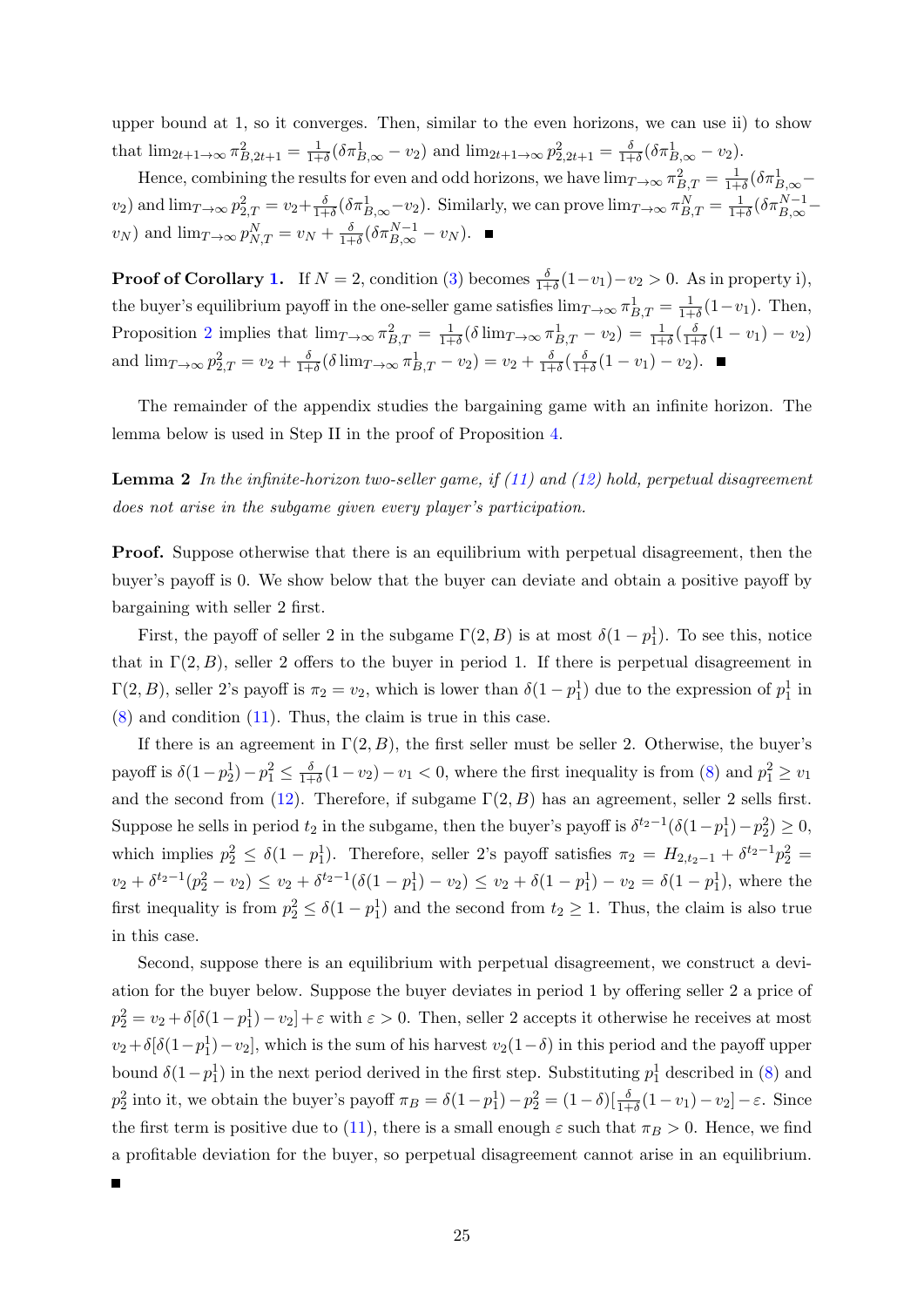In order to prove Proposition [3,](#page-9-4) we first show Proposition [4,](#page-11-0) which is the two-seller version of Proposition [3,](#page-9-4) then we generalize the analysis to the N-seller game. Since we have shown Proposition [4,](#page-11-0) let us now consider the N-seller game.

We first generalize the notation in the two-seller game to the N-seller game. For any  $i \in \{2, ..., N\}$ , suppose the buyer has a unique equilibrium payoff in the game with sellers  $1, ..., i - 1$ , which will be proved to be true under the assumptions in Proposition [3,](#page-9-4) and denote the payoff as  $\pi_B^{i-1*}$  $B_B^{n-1*}$ . Recall that the superscript indicates the number of sellers. Then, define

<span id="page-25-1"></span>
$$
p_i^i = v_i + \frac{\delta}{1+\delta} [\delta \pi_B^{i-1*} - v_i]
$$
\n(31)

$$
q_i^i = \delta \pi_B^{i-1*} - \frac{\delta}{1+\delta} [\delta \pi_B^{i-1*} - v_i]
$$
 (32)

which reduce to [\(13\)](#page-11-3) and [\(14\)](#page-11-3) if  $i = 2$ . If seller i sells in period 1 at price  $p_i^i$ , which is indeed the case under the assumptions in Lemma [3,](#page-25-0) the buyer's payoff is  $\pi_B^{i*} = \delta \pi_B^{i-1*} - p_i^i = \frac{1}{1+i}$  $\frac{1}{1+\delta}[\delta \pi_B^{i-1*} - v_1],$ where the second equality is from [\(31\)](#page-25-1). Recall that  $\pi_B^{1*} = 1 - p_1^1 = \frac{1}{1+1}$  $\frac{1}{1+\delta}[1-v_1]$ , so the above recursive formula implies

<span id="page-25-2"></span>
$$
\pi_B^{i*} = \frac{1}{1+\delta} \left( \left( \frac{\delta}{\delta+1} \right)^{i-1} - \sum_{j=1}^i \left( \frac{\delta}{1+\delta} \right)^{i-j} v_j \right) \equiv \Pi_B^i(\mathbf{v}^i)
$$

where  $\mathbf{v}^i = (v_1, ..., v_i)$ . Note that  $\Pi_B^i(\mathbf{v}^i)$  is an affine function of  $\mathbf{v}^i$ , and for  $j = 1, ..., i - 1$ , the coefficient of  $v_j$  is negative and has a smaller absolute value than that of  $v_{j+1}$ . For  $i = 1, ..., N-1$ , the two equations below generalize  $(15)$  and  $(16)$ :

$$
p_i^N = H_{i,2+N-i} + \delta^{2+N-i} p_i^i \tag{33}
$$

<span id="page-25-0"></span>
$$
q_{Bi}^{N} = \delta \Pi_{B}^{N-1}(\mathbf{v}_{-i}) - \delta [\delta \pi_{B}^{N-1*} - p_{N}^{N}] \qquad (34)
$$

where  $\mathbf{v}_{-i}$  is the vector  $(v_1, ..., v_N)$  with  $v_i$  removed. With  $p_i^i, q_i^i, p_i^N$  and  $q_{Bi}^N$  defined as in [\(31\)](#page-25-1)-[\(34\)](#page-25-2), we characterize a set of equilibria in the following lemma, which is an analogue of Step I in the proof of Proposition [4.](#page-11-0)

**Lemma 3** If [\(7\)](#page-9-2) for  $n = 2, ..., N$  and [\(3\)](#page-6-4) are satisfied, given any  $(q_i^N, p_{Bi}^N)$  such that  $q_i^N > q_{Bi}^N$ and  $p_{Bi}^N$   $\langle p_i^N$ , the following strategies constitute an equilibrium in the infinite-horizon N-seller game:

i) seller  $i \in \{1, ..., N\}$  suggests a price of  $q_i^N$  and accepts a price no less than  $p_i^N$ ,

ii) the buyer bargains with seller N before the first agreement; suggests a price of  $p_N^N$  to seller N and a price  $p_{Bi}^N$  to seller  $i = 1, \dots, N - 1$ ; and accepts a price no more than  $q_N^N$  from seller N and a price no more than  $q_{Bi}^N$  from seller  $i = 1, \dots, N - 1$ .

**Proof.** Induction on the number of sellers is used. If  $N = 2$ , Lemma [3](#page-25-0) becomes the claim in Step I in the proof of Proposition [4,](#page-11-0) so it is true. Suppose the lemma is true for  $N = n \geq 2$ , and we want to show it is also true for  $N = n + 1$ . First, we can verify that [\(3\)](#page-6-4) for  $N = n + 1$